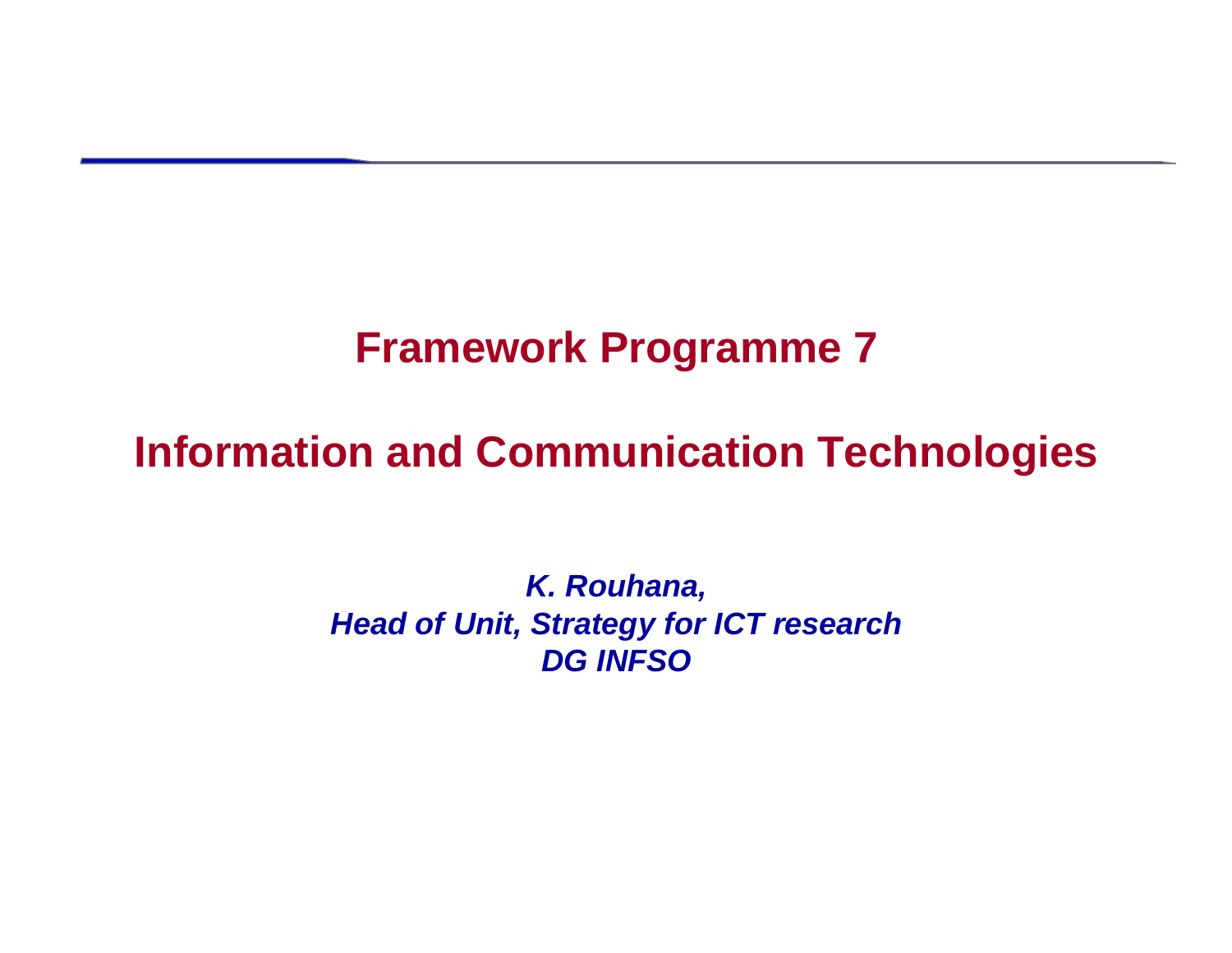## **Outline**

## **EU ICT Strategy**

■ The ICT Research Environment

## $\cdot$  **ICT in FP6**

## $\cdot$  **ICT in FP7**

**❖ Conclusions**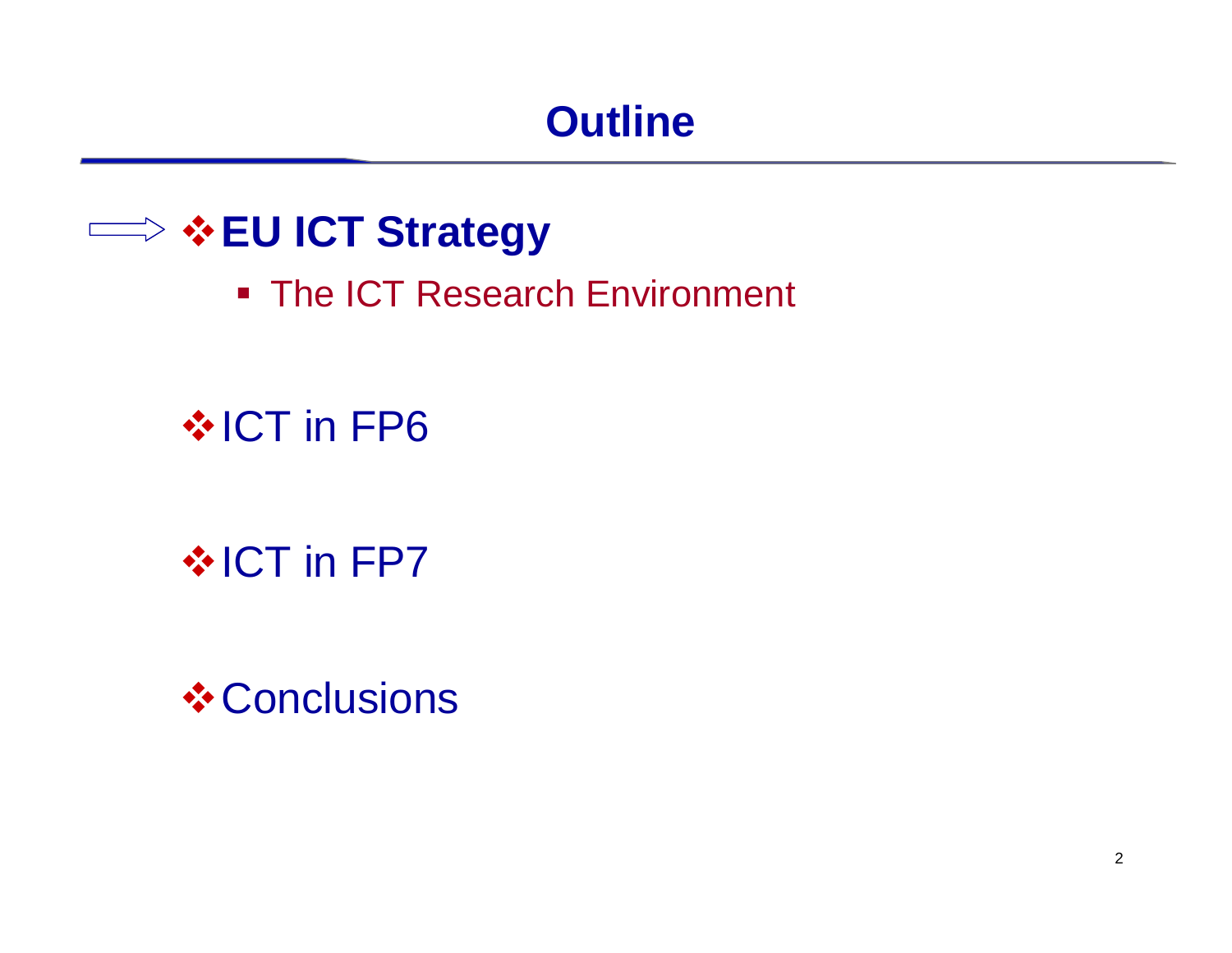# **ICT – Key for growth and jobs creation**

#### ICT – a key enabler for productivity **growth & competitiveness**

- Half of productivity gains in our economies are due to ICT
	- •ICT impacts business efficiency across the economy
	- •ICT underpins innovations in all major products and services

#### $\boldsymbol{\dot{*}}$ ICT – an important sector in its own right

■ From 4% of EU GDP in early 90s to close to 8% today

#### ICT – underpins **progress in all science & technology** fields

- Computation and simulation, data handling, sensing, control, collaboration, etc..
- e.g. GÉANT, the world-leading research network,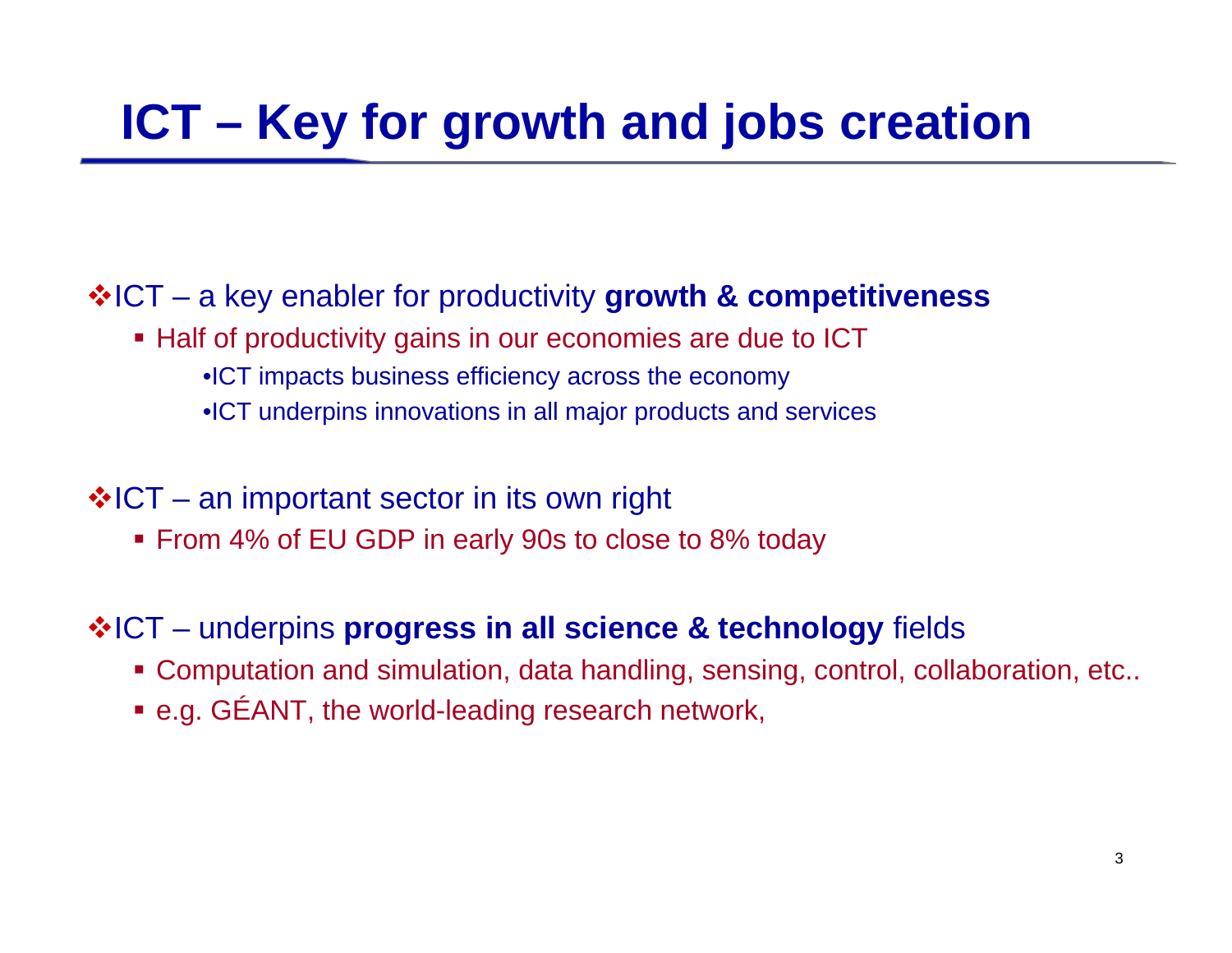## **ICT helps address key societal challenges**

### ❖ICT – providing tools for addressing key societal challenges

- ageing population, inclusion, healthcare
- Education, learning and preserving Cultural diversity
- Safety, environment and risk management

### ❖ICT – a facilitator for more efficient public services

- Helps modernise administrations and public services
- allows more participation in democracy and public life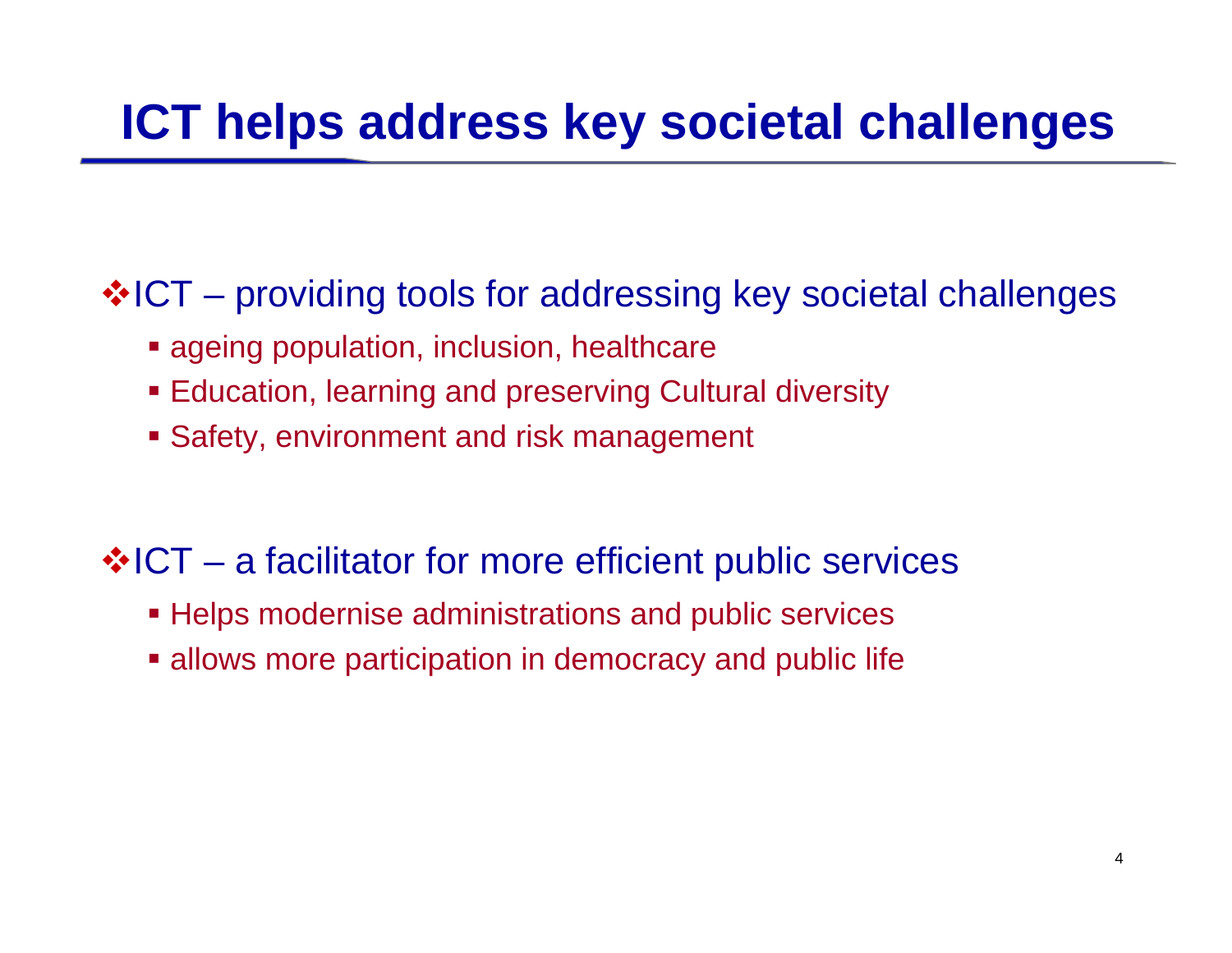## **ICT: a 'constitutive' technology**

**IST Advisory Group**:

 $\diamond$  **'ICT is the new "constitutive technology", much like** electricity or combustion engines in the last century'

 'ICT does not just enable us to *do* new things; it *shapes* how we do them'

 'It transforms, enriches and becomes an integral part of almost everything we do'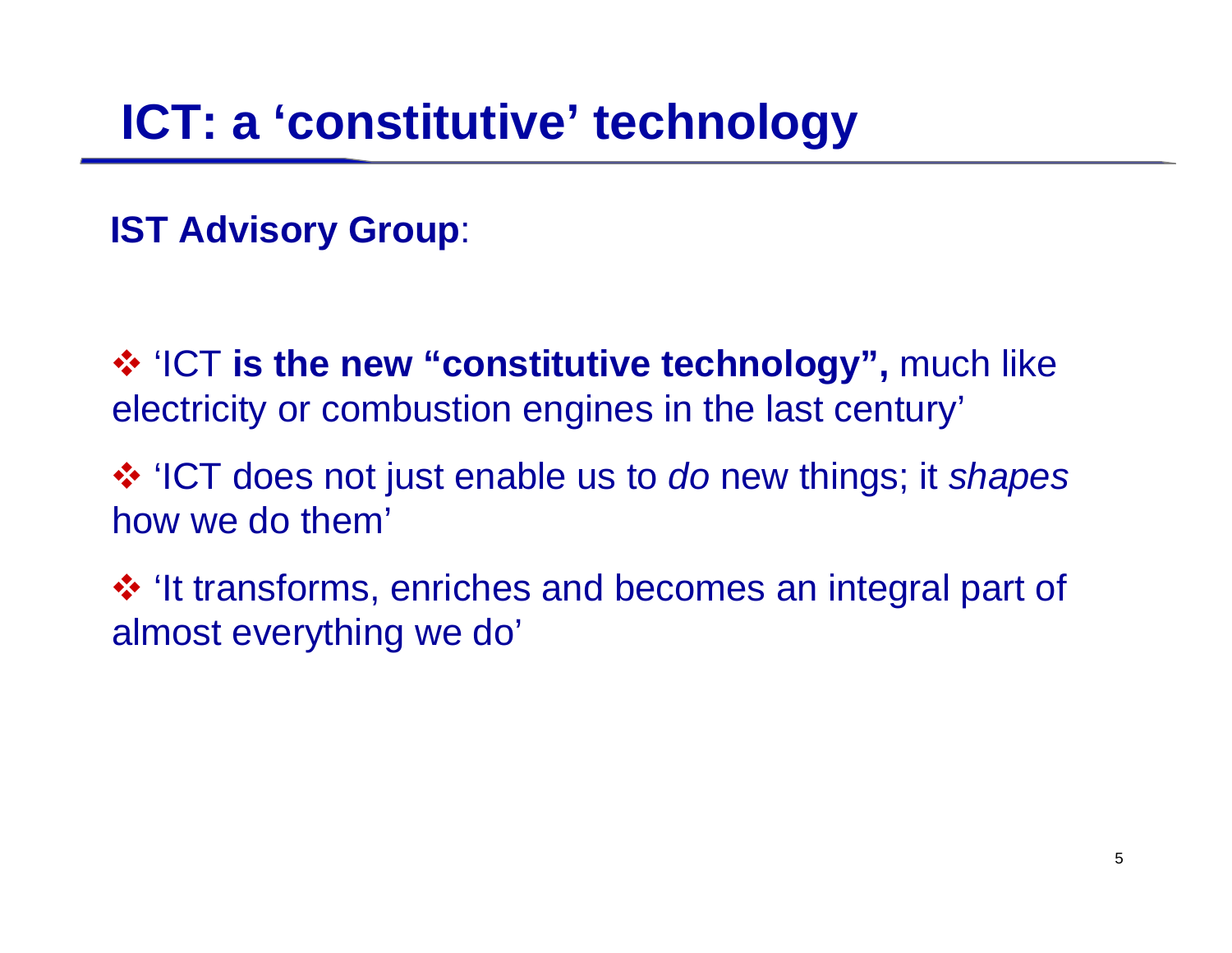### **\* Comprehensive and holistic approach:**

 Umbrella initiative for EU Information Society and Media policies (regulation, research and deployment)

### $\cdot\cdot\cdot$ **Three priorities:**

- Completing the Single European Information Space
- Strengthening innovation and investment in research
- Achieving an Inclusive European Information society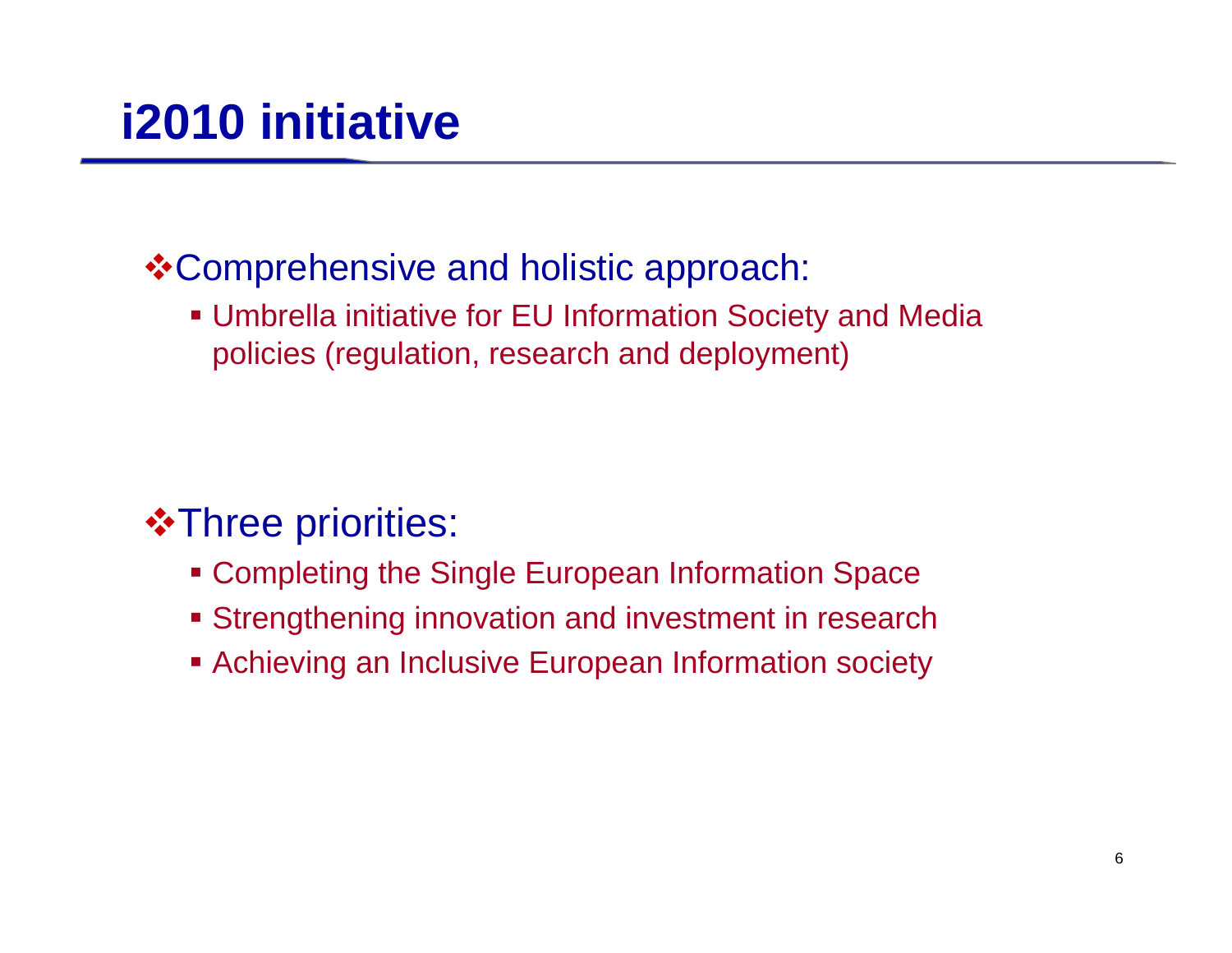- Legislation, regulation
- Coordination, consensus-building
- **❖ Financial support:** 
	- Two distinct and complementary financial instrument
	- **ICT in CIP: To drive forward innovation through the** adoption and best use of ICTs
	- ICT in FP7: To strengthen Europe's leadership role in mastering and shaping the development of ICTs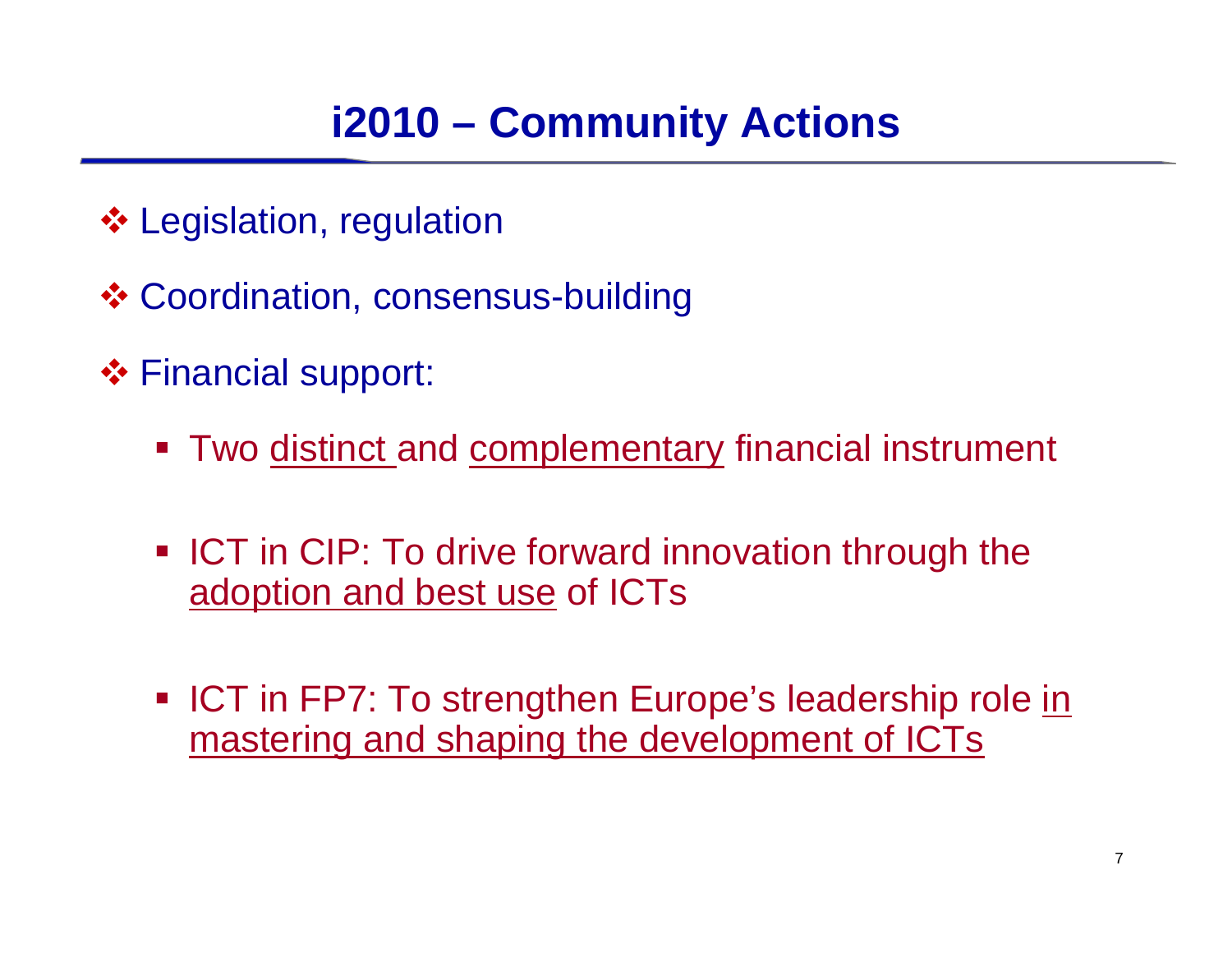❖ ICT represents more than a third of total R&D budget in all major OECD economies, In Europe it is 18%



❖ Gap in ICT research makes up half of total gap with the US in R&D spending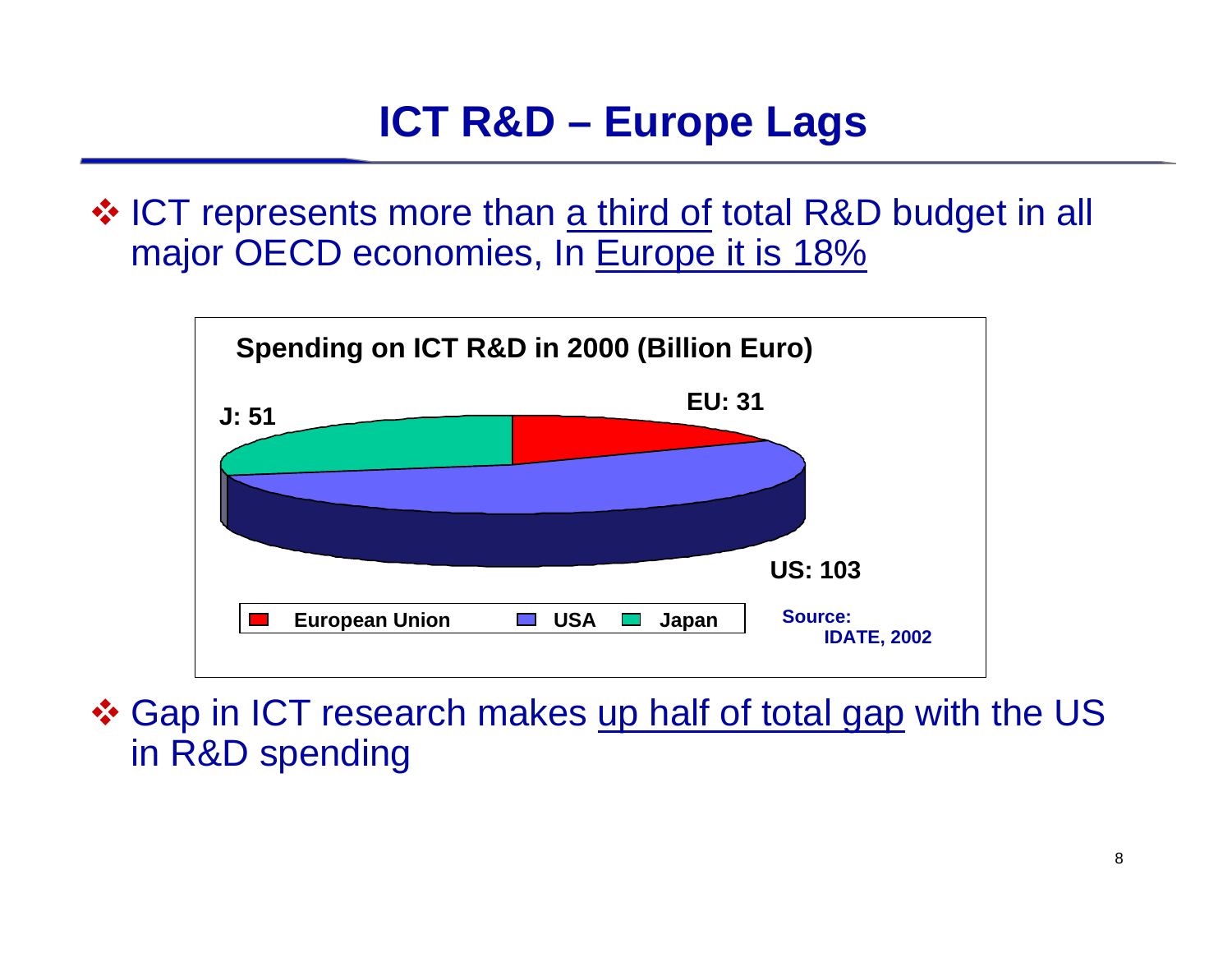## **The Changing R&D Environment**

### **Vertilianal Supersity Setuperson \*** Increasing global competition

- China, India, ...
- **☆** De-localisation
	- Off-shoring, out-sourcing, ...
- **❖ Open Innovation** 
	- Inside out
	- **Outside in**
- **☆ New ICT R&D challenges** 
	- Reliability, ease of use, new markets, new applications

*The new environment requires more co-operation at all levels*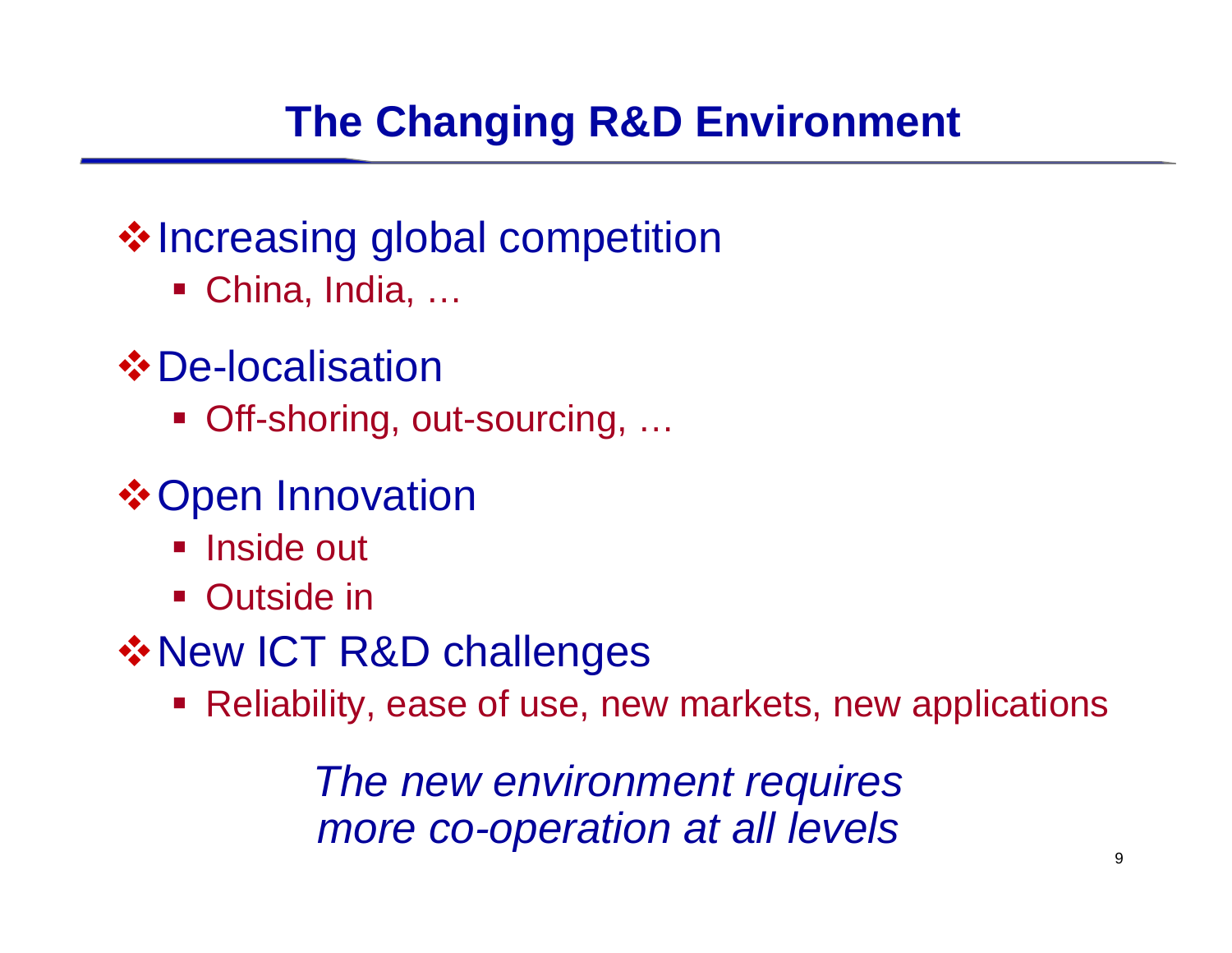## **Outline**

## **❖ EU ICT strategy**

■ The ICT Research Environment

## $\cdot$  **ICT in FP6**

## **ICT in FP7**

### **❖ Conclusions**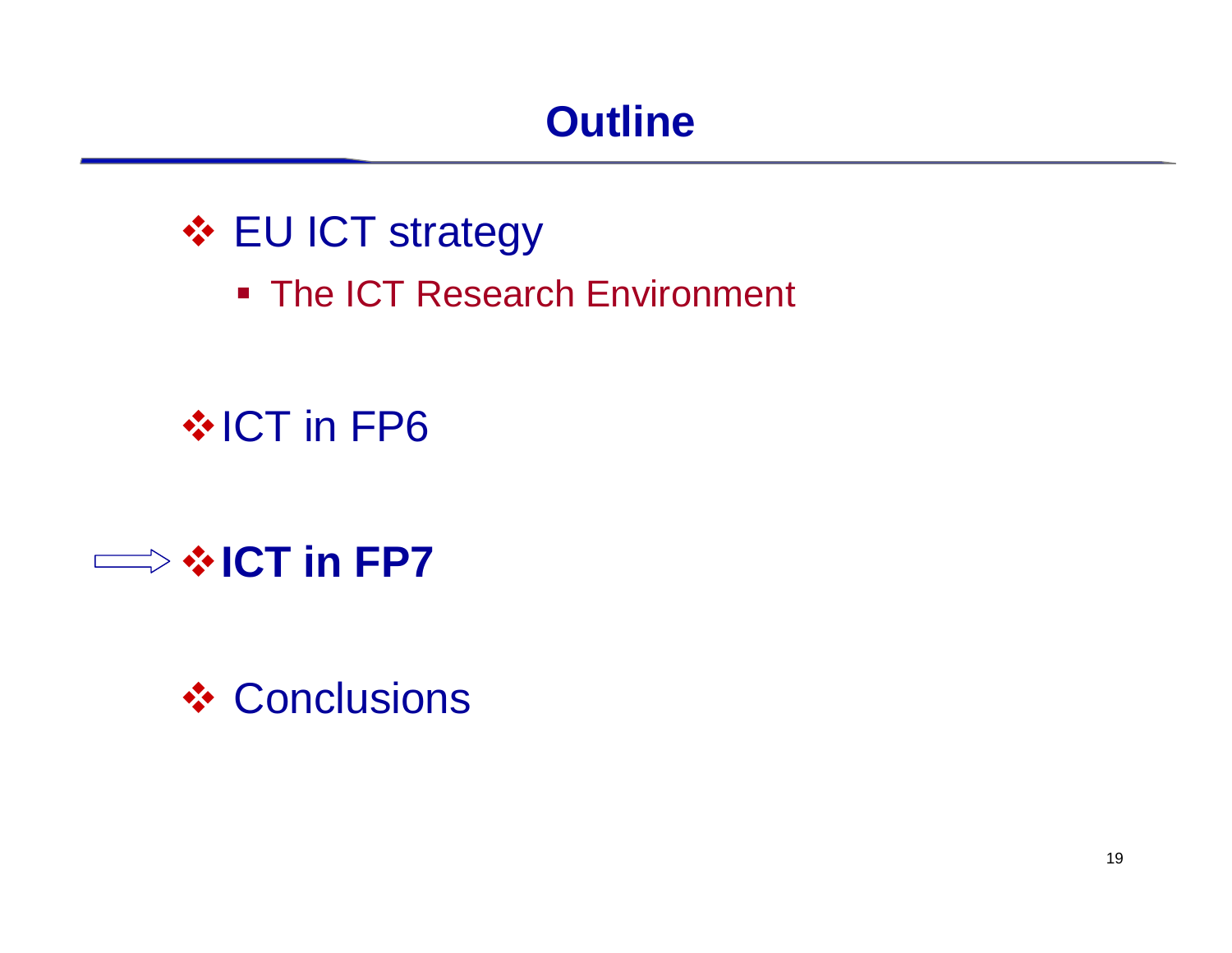### **FP7: structure**

**"Cooperation" "Cooperation"**

**Predefined themes, refined FP6 instruments Predefined themes, refined FP6 instruments**

#### "Ideas" "Ideas"

Frontier research, competition, individual grants Frontier research, competition, individual grants

### <u>"People"</u>

Human potential, mobility Human potential, mobility

### "Capacities" "Capacities"

Infrastructure, SMEs, science and society, Infrastructure, SMEs, science and society,

Joint Research Center – non-nuclear

#### +

EURATOM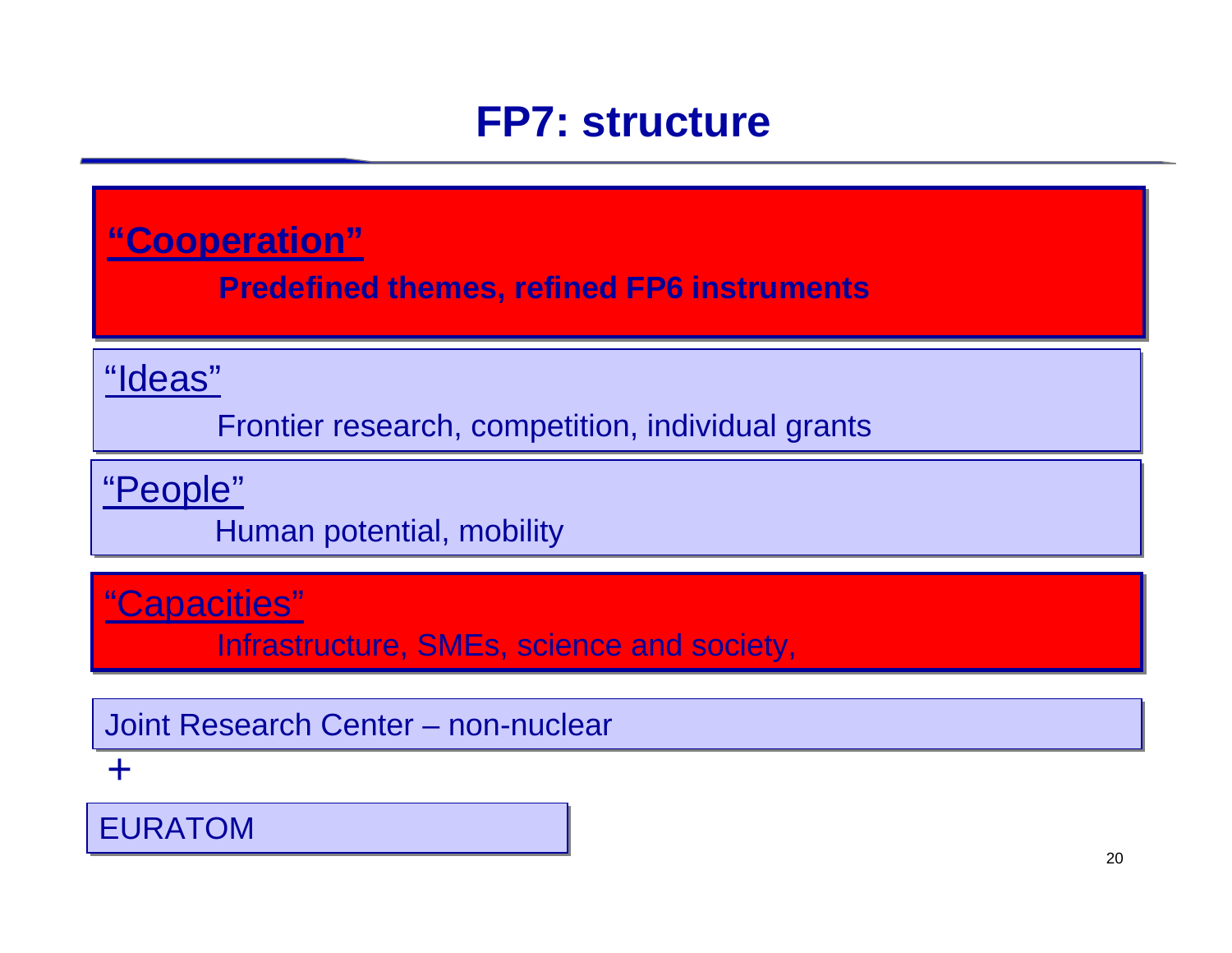## **FP7 Specific Programmes: New Commission proposal**

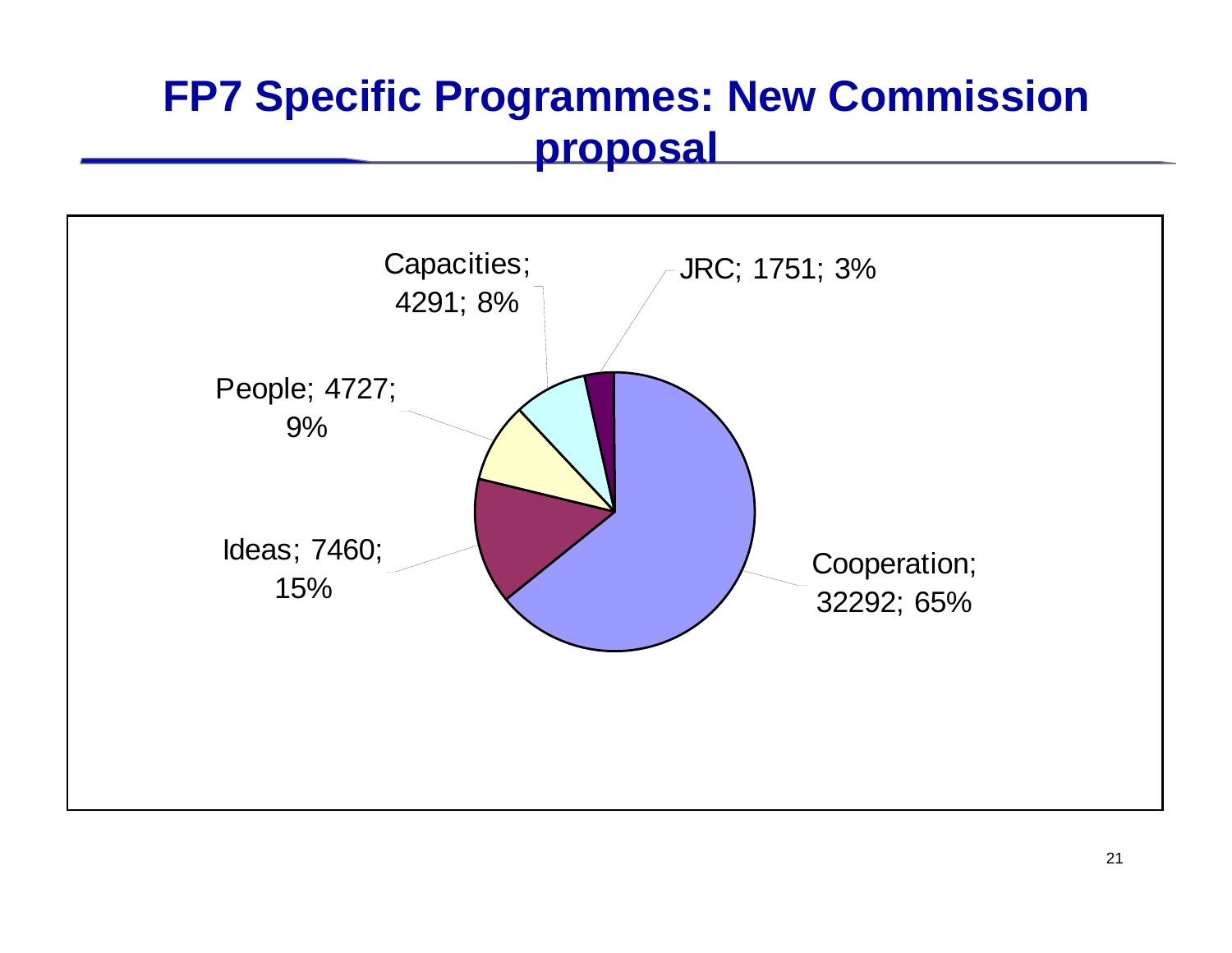## **"Cooperation" – Collaborative Research – Themes**

#### 1. Health

2. Food, Agri, Biotech 2. Food, Agri, Biotech

**3. Information and C 3. Information and Coommunication Technologies mmunication Technologies**

4. Nano, Materials, Production 4. Nano, Materials, Production

5. Energy

6. Environment 6. Environment

7. Transport (including Aeronautics) 7. Transport (including Aeronautics)

#### 8. Socio-econ

9. Security and space 9. Security and space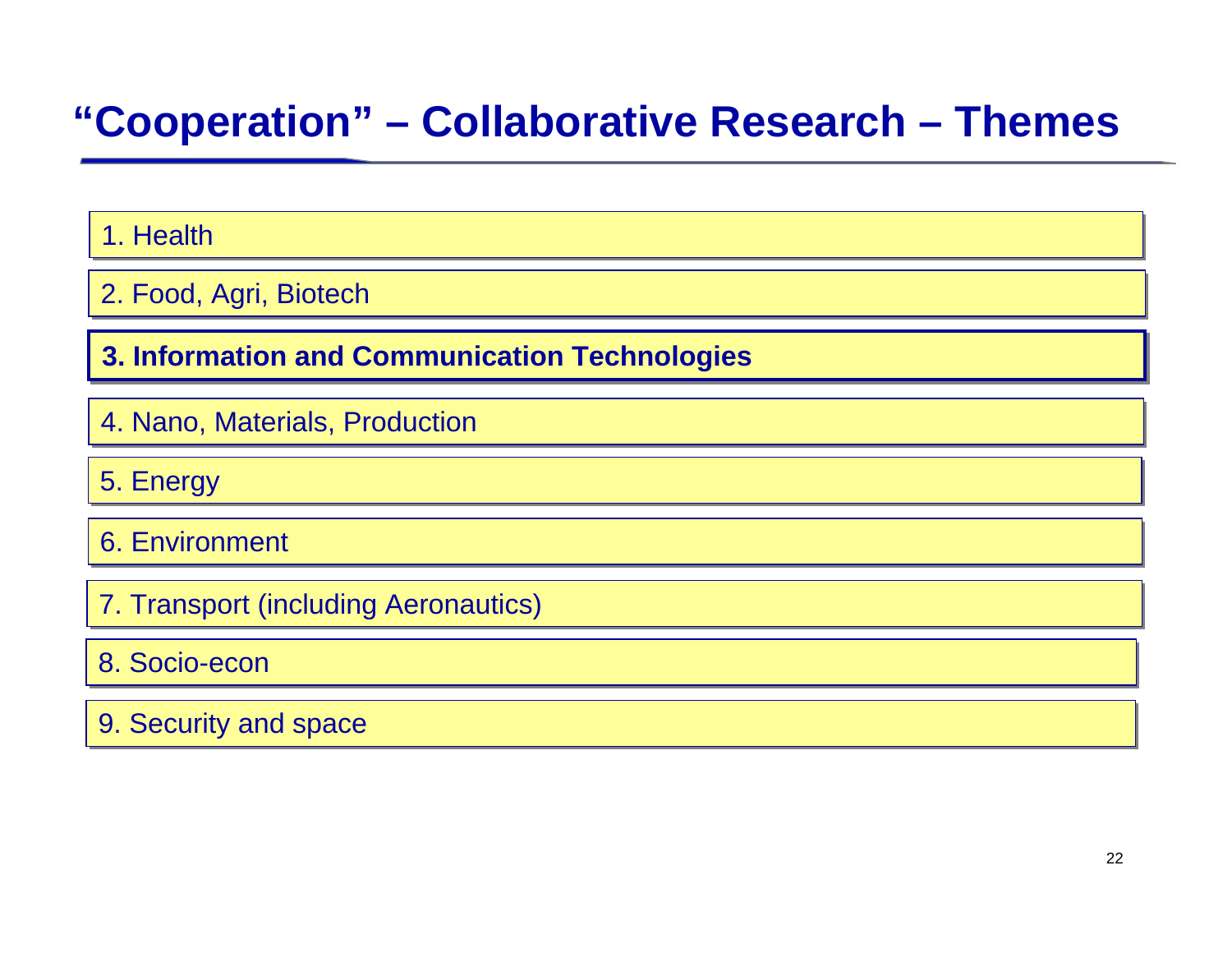### **"Cooperation" – Collaborative Research – Themes**

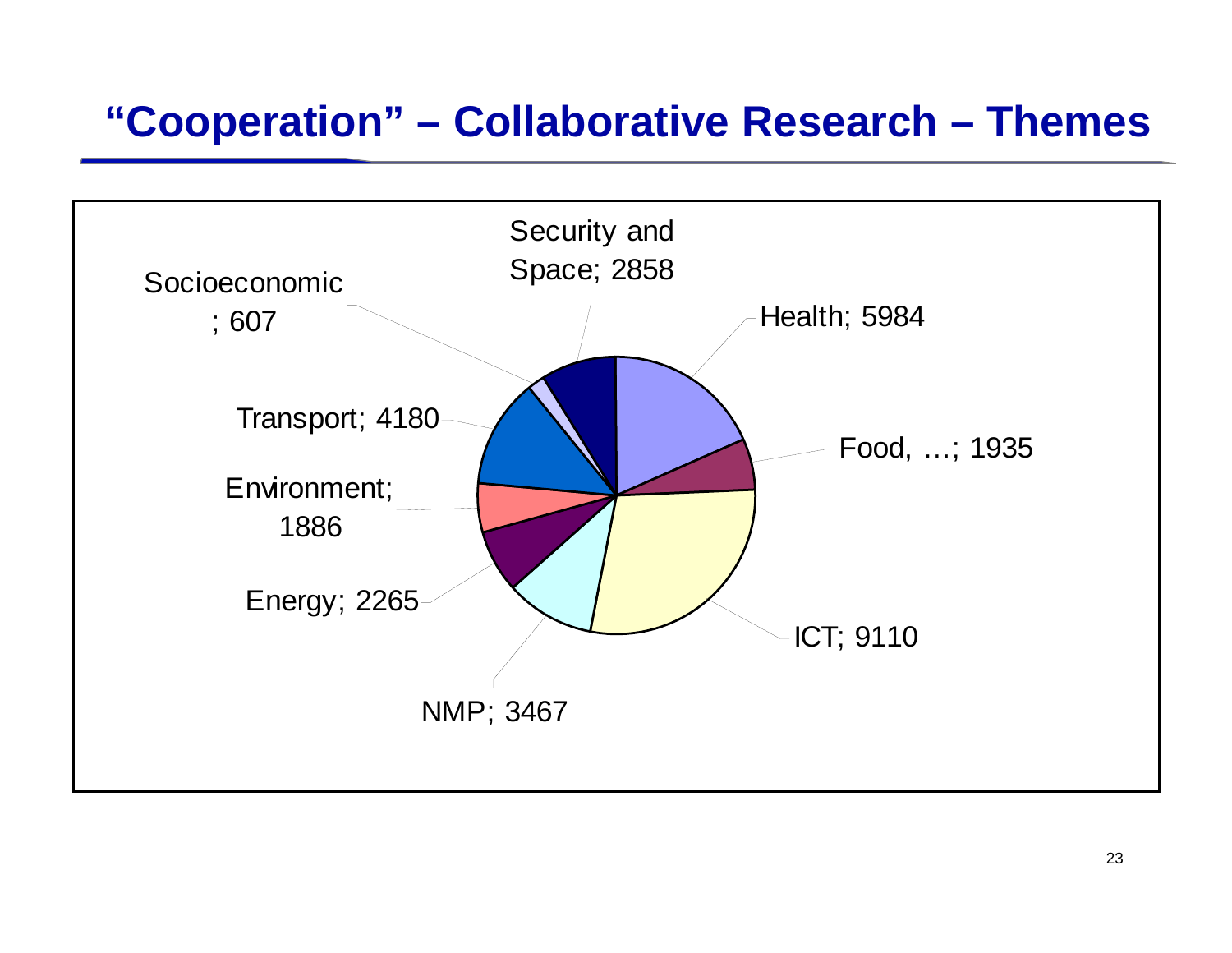"To enable Europe to master and shape the future developments of ICT so that the demands of its society and economy are met"

Thereby:

Strengthen the **competitiveness of all industry** in Europe

• Master ICT for innovation and growth

### **❖ Reinforce the competitive position of European ICT** sector

- Build industrial and technology leadership
- **❖ Supporting EU policies** 
	- Mobilise ICT to meet public and societal demands
- ❖ Strengthening the European science & technology base
	- A pre-condition for success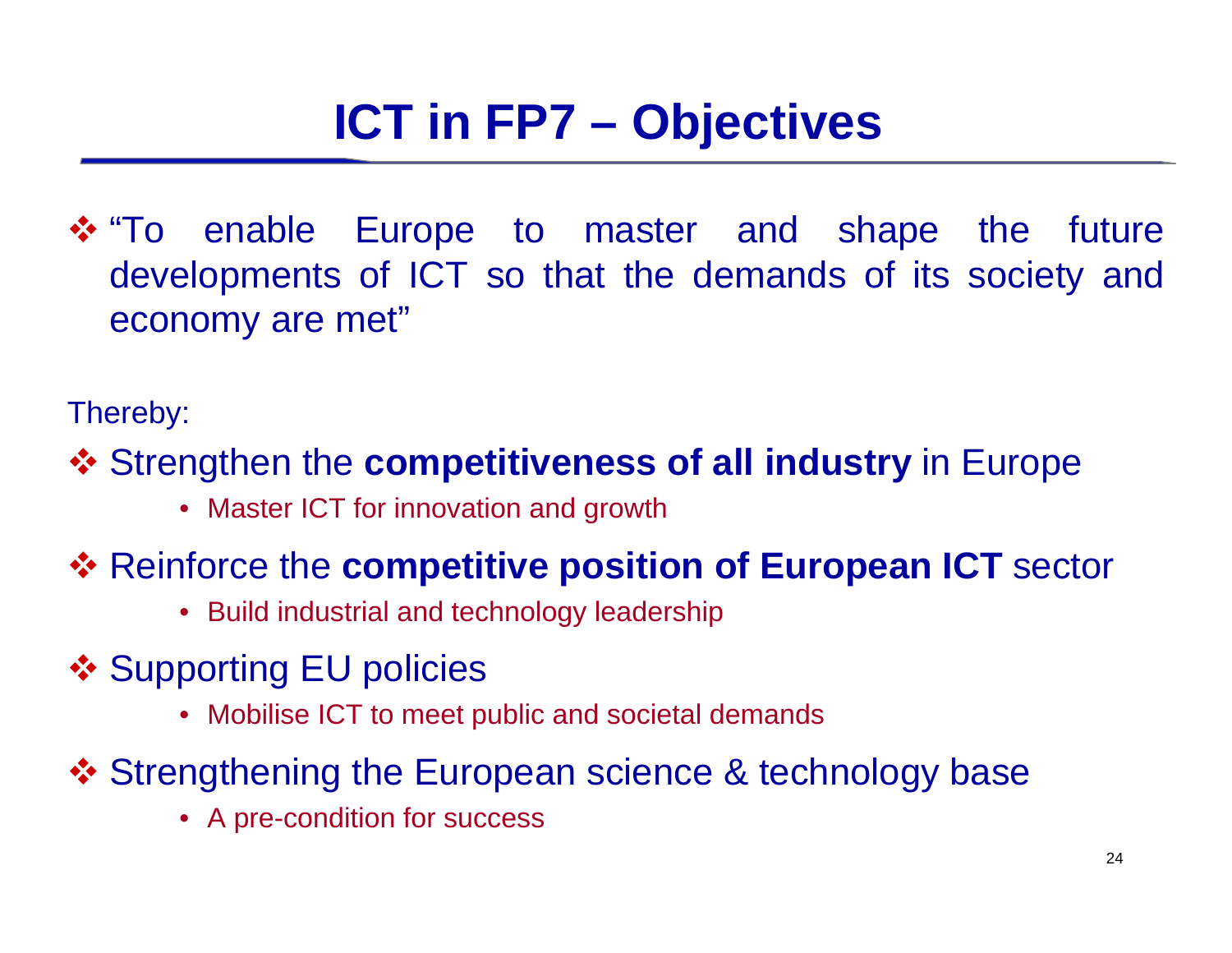## **ICT in FP7 – Approach : "Striking the Right Balance"**

- *Reinforce leadership* and *open new fields*
	- Reinforce areas where Europe has *recognised strengths*
	- Build capacity to seize *new opportunities* as they emerge
- *Mainstream ICT and Push the limits of technology* 
	- Boost innovation from ICT use and new forms of content
	- Widen the performance and functionality of technology
	- Combination of *market or applications-pull* and *technology and science-push*
- **❖ Balance between** *basic* **and** *applied* **research** 
	- Flow of ideas from theory to practice and from academia to markets.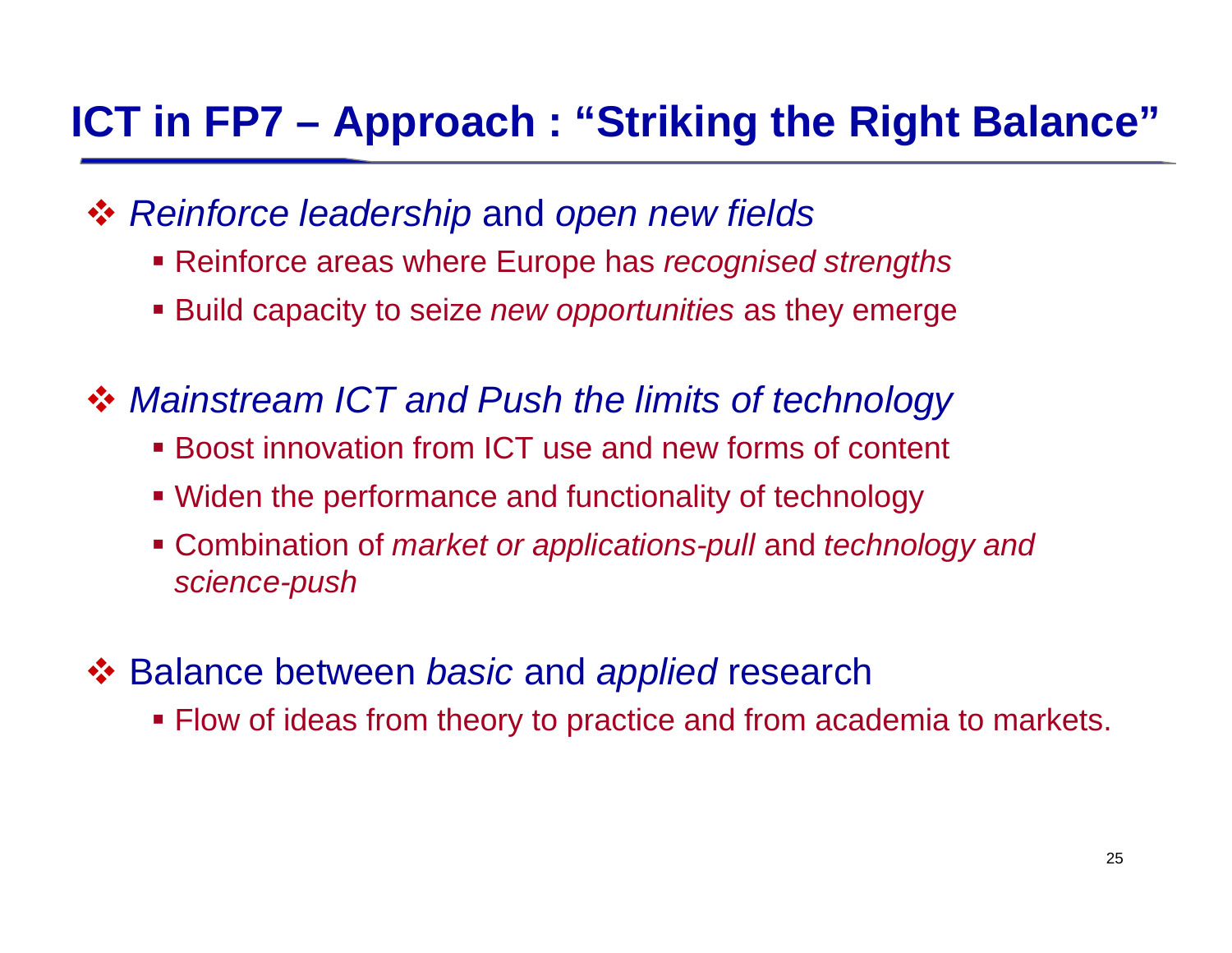# **Building on Europe's Strengths**

- ❖Industrial & technological leadership in key ICT fields
	- Telecom, embedded IT, nano-electronics, micro-systems, rich audio-visual content etc
- **\* Capacity to draw on multiple disciplines** 
	- ICT, biology and Biotechnology, physics, materials, social science,..
- **\*Handling complexity** 
	- Transform progress in complex technologies into reliable products
	- e.g. infrastructures: energy, telecom, trains; complex devices: mobile, home,
- Strengths in "vertical" *markets*
	- e.g. automotive, aerospace, pharmaceuticals
- $\triangle$  **Partnering and collaboration** 
	- consensus-building, pursuing common goals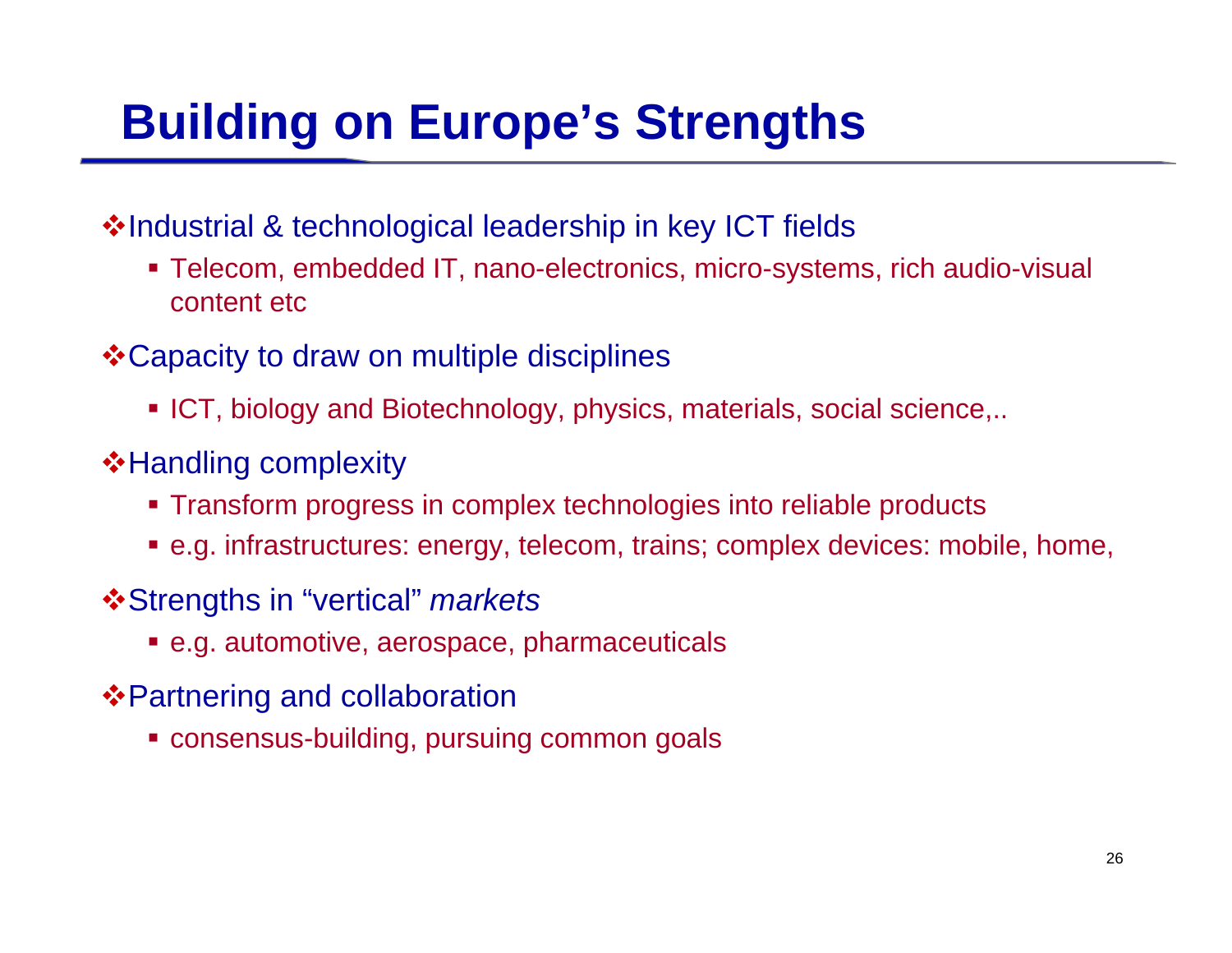# **Seizing new Opportunities**

### **Expanding prospects of ICT**

New needs, new areas; e.g.

•New forms of digital content, new personal devices and systems, shifting computing & communication "out of the box"; •more dependable ICTs,..

### **Extended borders of ICT R&D**

**ICT-bio-nano-cogno** 

### Wider range of actors

- Large firms, SMEs, universities, public research labs etc.
- **Industry and technology suppliers in ICT sectors**
- **Users from ICT-intensive sectors**
- Researchers in ICT, bio- and life-sciences, cognitive sciences, social sciences etc.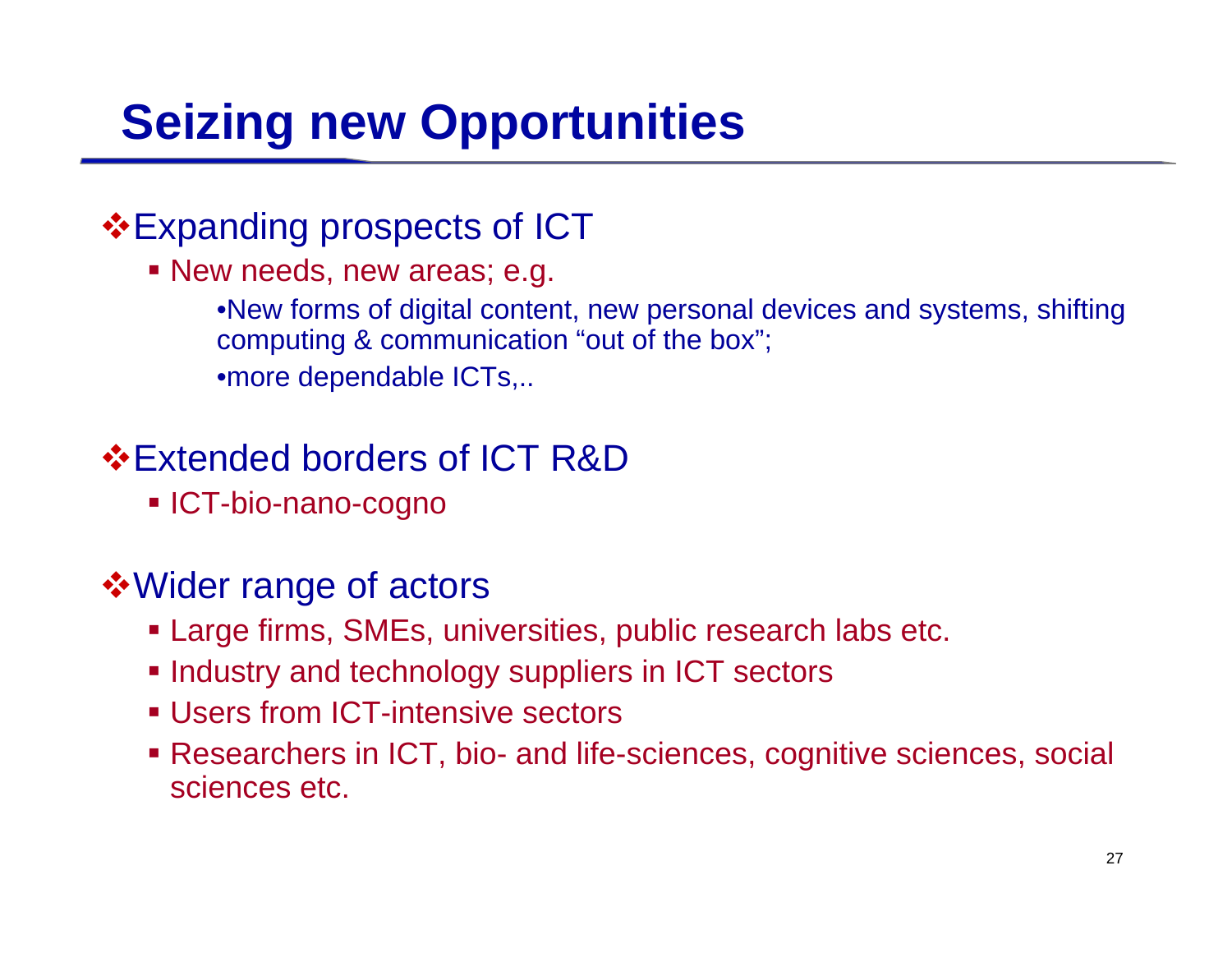## **Stimulate Innovation from ICT Use**

Bring technology closer to people and organisational needs

- Make ICT simpler to use, available and affordable
- **Make ICT more trusted and reliable**
- **❖ Involve the user early** 
	- A European tradition: user participation early in the process
	- **Strong user industries in Europe** •automotive, aerospace, medical, pharmaceuticals, financial services, etc.
- Support innovative digital content and services that adapt to users' context
	- Respond to evolving societal demand: e.g. higher ICT literacy, ageing,..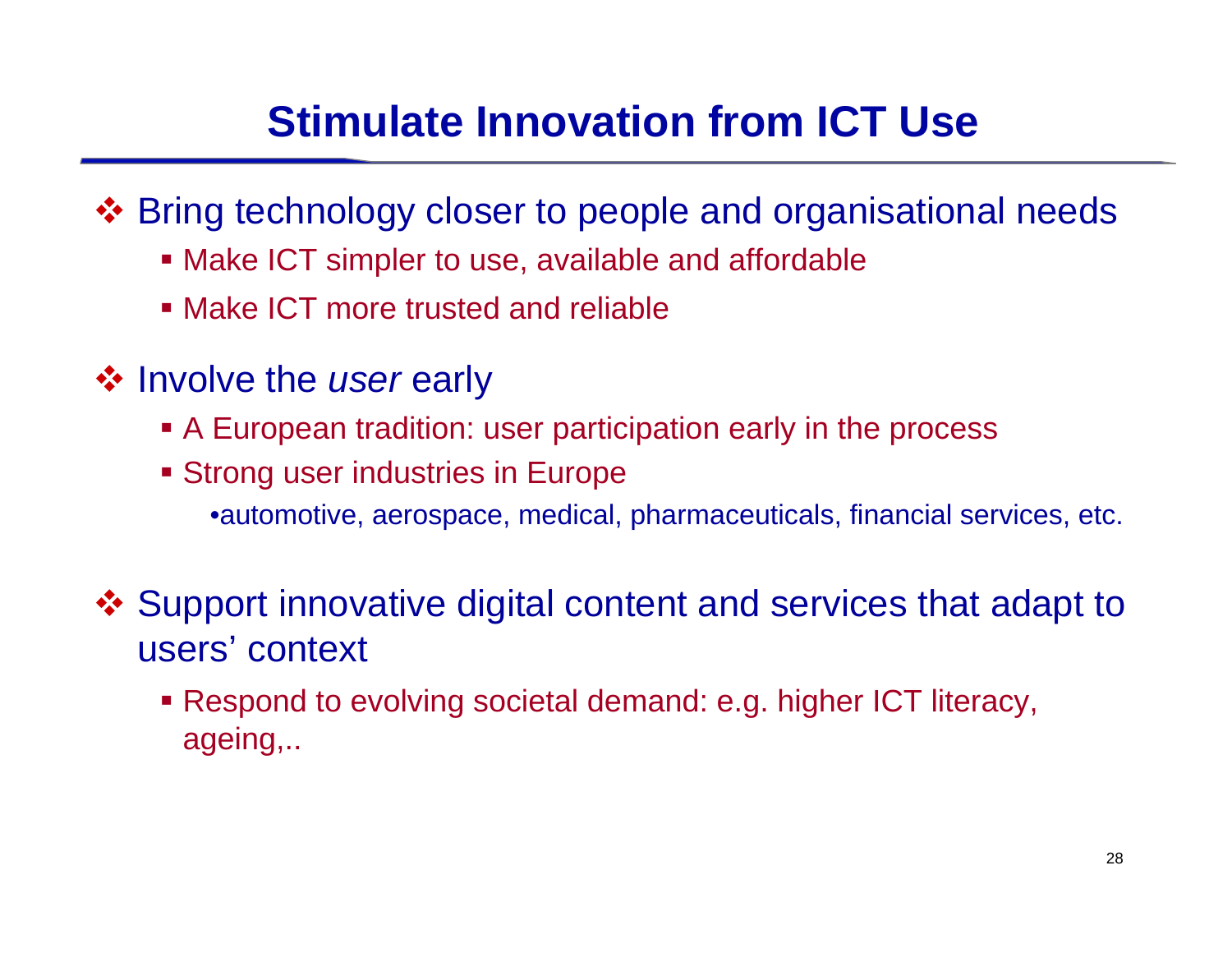## **Push the Technology Limits Further**

### **☆Miniaturisation**

**From micro to nano scale electronics** 

**VICT drawing on other sciences and technologies** 

e. g. ICTs inspired from the living world; organic systems,.

### $\dots$  **Systems able to learn and evolve**

**Advanced robotics** 

### **☆Convergence**

Computing, communications and media technologies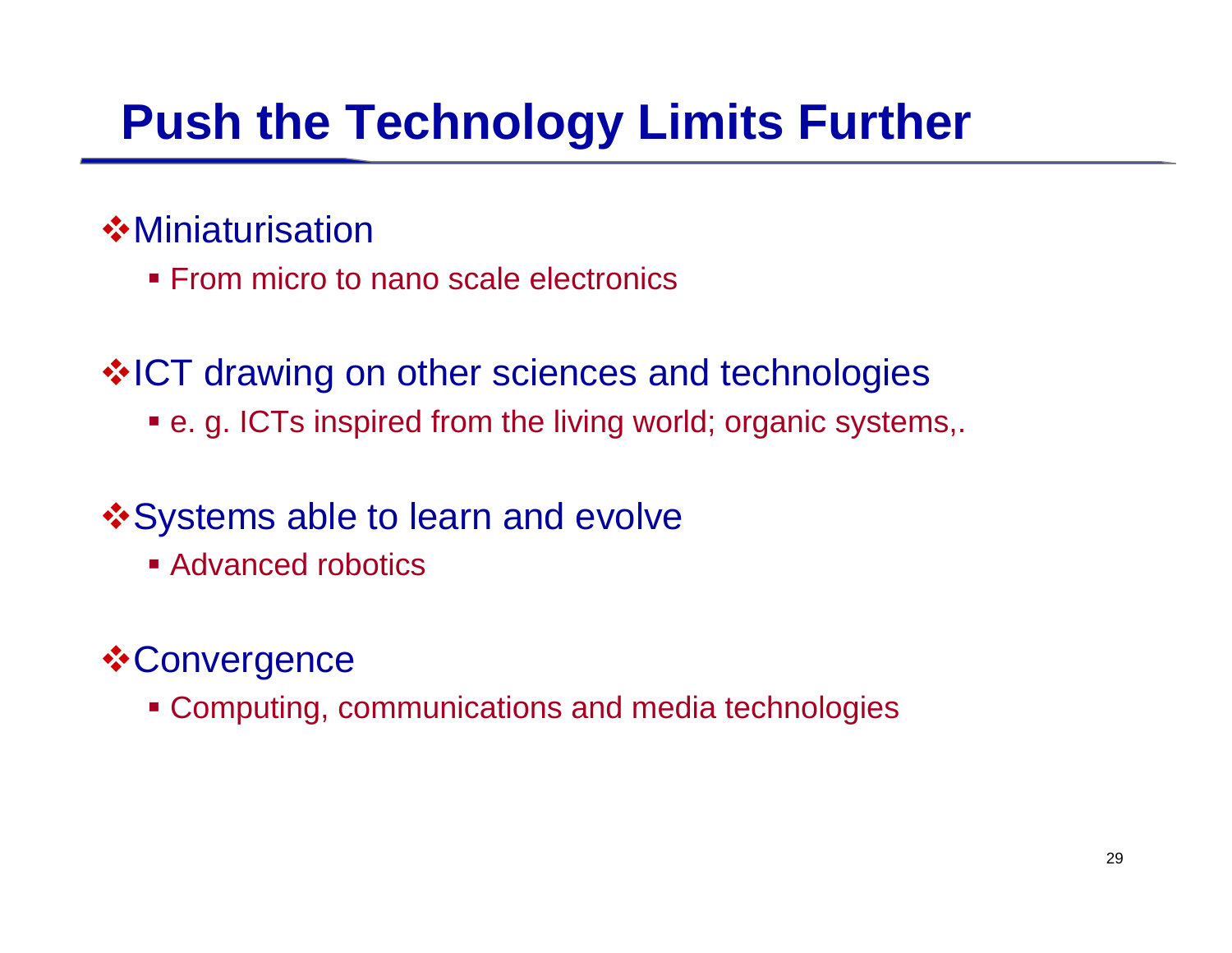# **ICT in FP7: Main Themes and Activities**

### ❖ICT Technology Pillars

 pushing the limits of performance, usability, dependability, costefficiency

### ❖Integration of Technologies

 integrating multi-technology sets that underlie new functionalities, services and applications

### Applications Research

 providing the knowledge and the means to develop a wide range of ICT-based services and applications

### **\*Future and Emerging Technologies**

supporting research at the frontiers of knowledge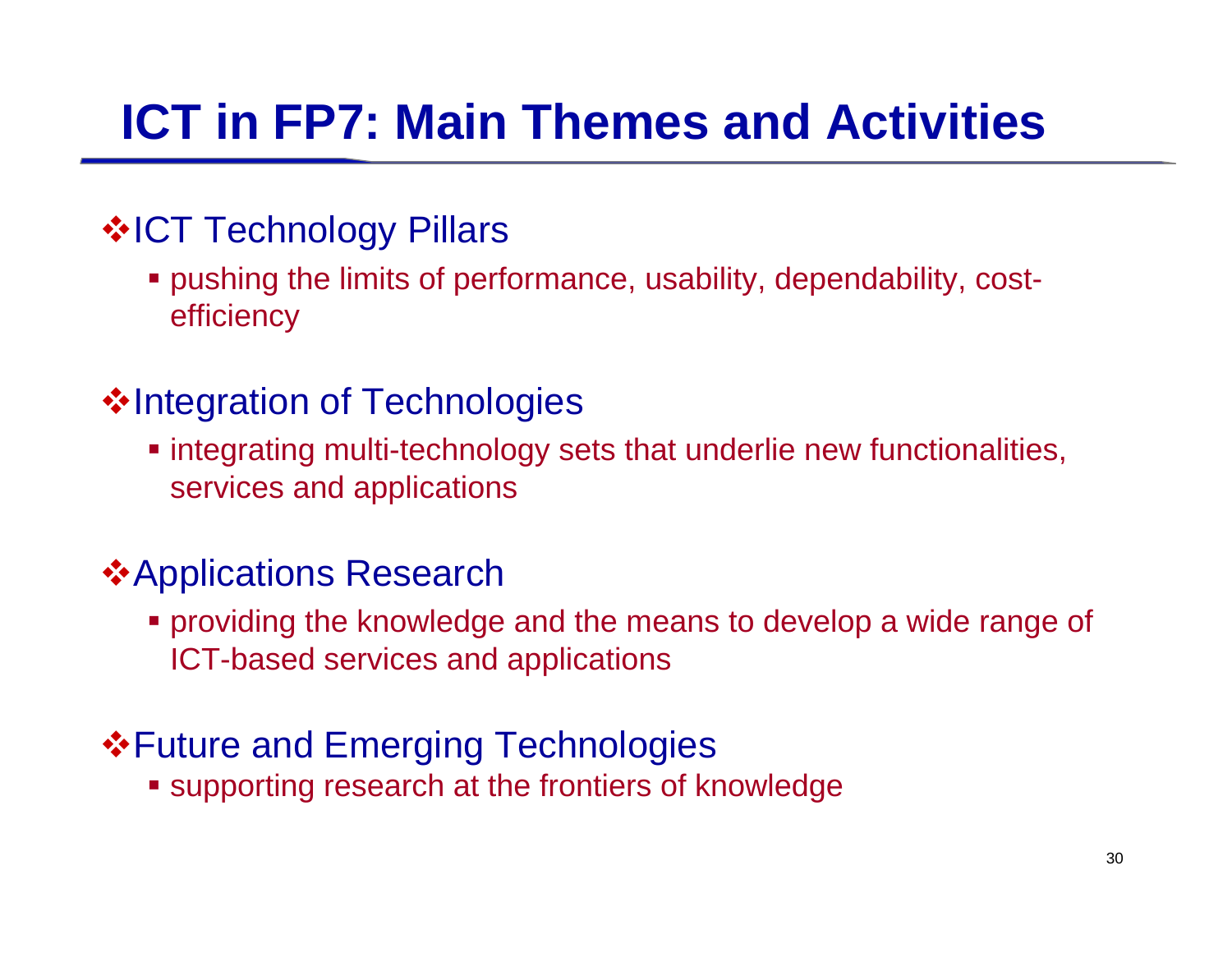## **ICT Technology Pillars**

Nano-electronics, photonics and integrated micro/nano-systems

Ubiquitous and unlimited capacity communication networks

❖ Embedded systems, computing and control

- ❖ Software, Grids, security and dependability
- ❖ Knowledge, cognitive and learning systems
- Simulation, visualisation, interaction and mixed realities

New perspectives emerging in ICT drawing on other science and technology disciplines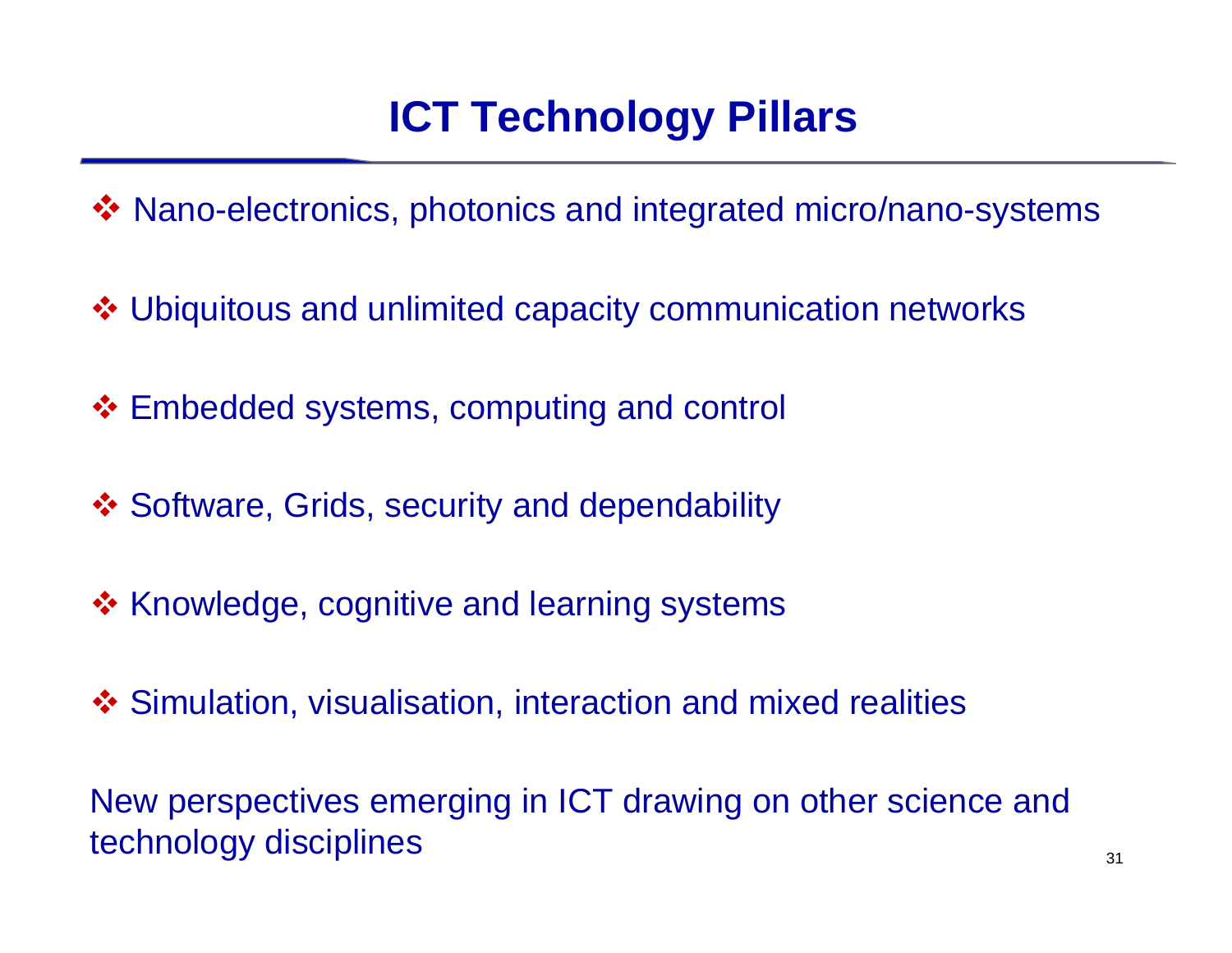# **Integration of Technologies**

### Personal environments

 personal communication and computing devices, wearables, implants..

### Home environments

communication, monitoring, control, assistance;

### **☆Robotic systems**

advanced autonomous systems; cognition, control, miniaturisation

### **Velociate infrastructures**

 tools making infrastructures that are critical to everyday life more efficient, easier to adapt and maintain,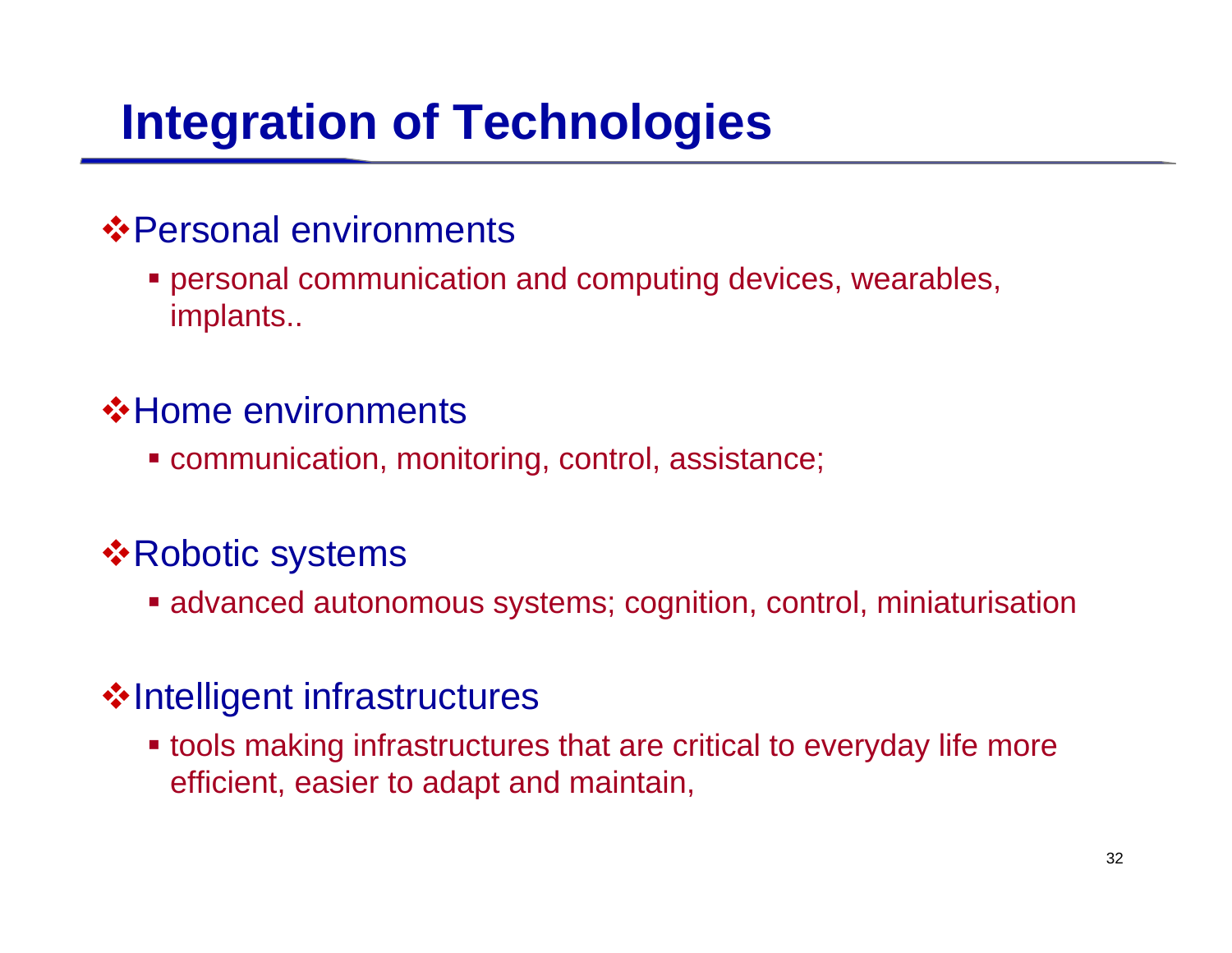## **Applications Research**

### $\dots$ **ICT** meeting societal challenges

 for health; to improve inclusion; for mobility; in support of the environment; for governments

### **\*ICT** for content, creativity and personal development

 new media and content; technology-enhanced learning; digital cultural assets

### **☆ICT supporting businesses and industry**

business processes; collaborative work; manufacturing

### **VICT** for trust and confidence

identity, authentication, authorization, privacy, rights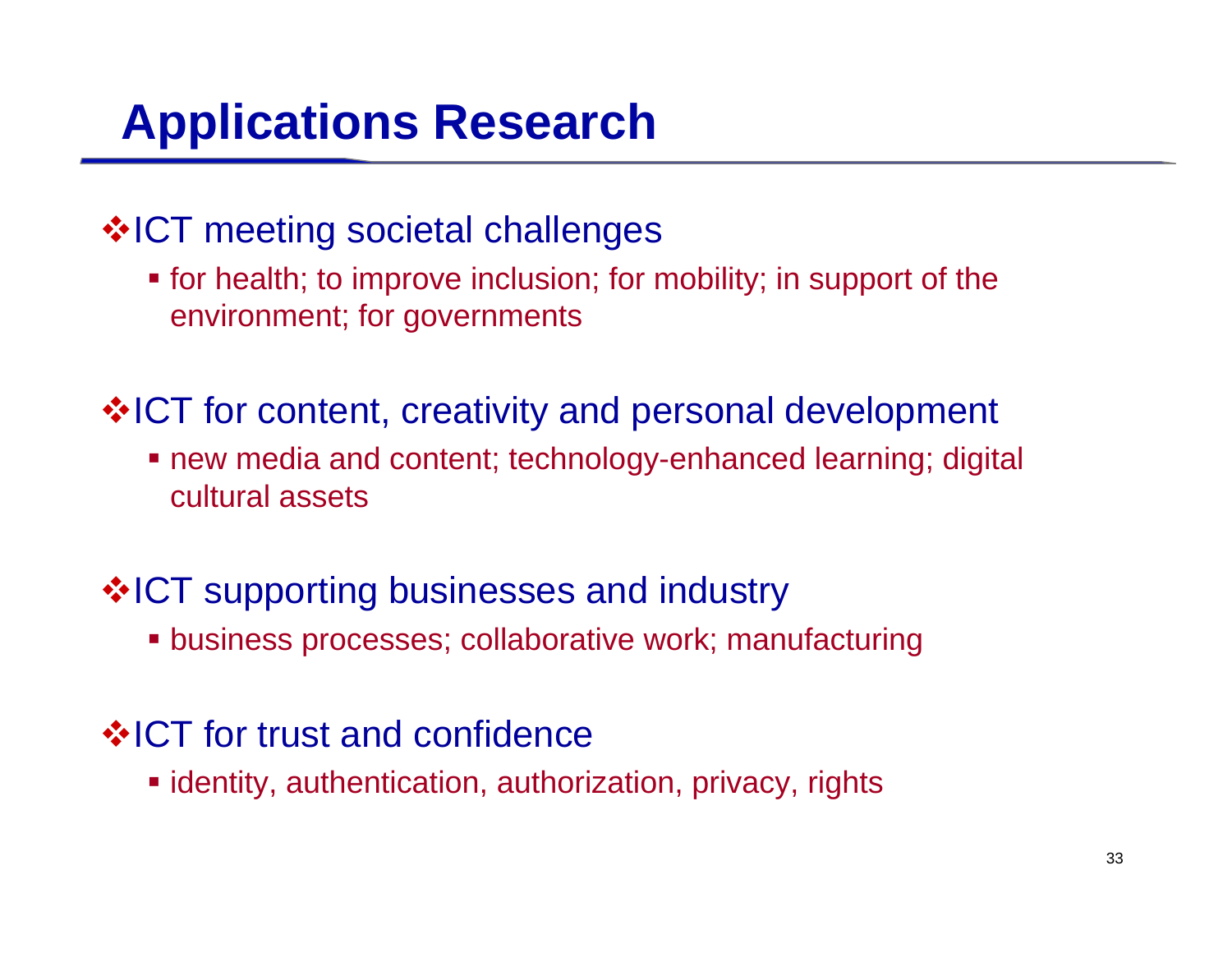## **Implementation of ICT in the "Cooperation" part**

- **❖ Continuity of instruments** 
	- Collaborative projects;
	- Networks of Excellence;
	- Coordination/support actions
- $\div$  + New schemes
	- **Joint Technology Initiatives**
	- Coordination (ERA-NET; ERA-NET+; Article 169)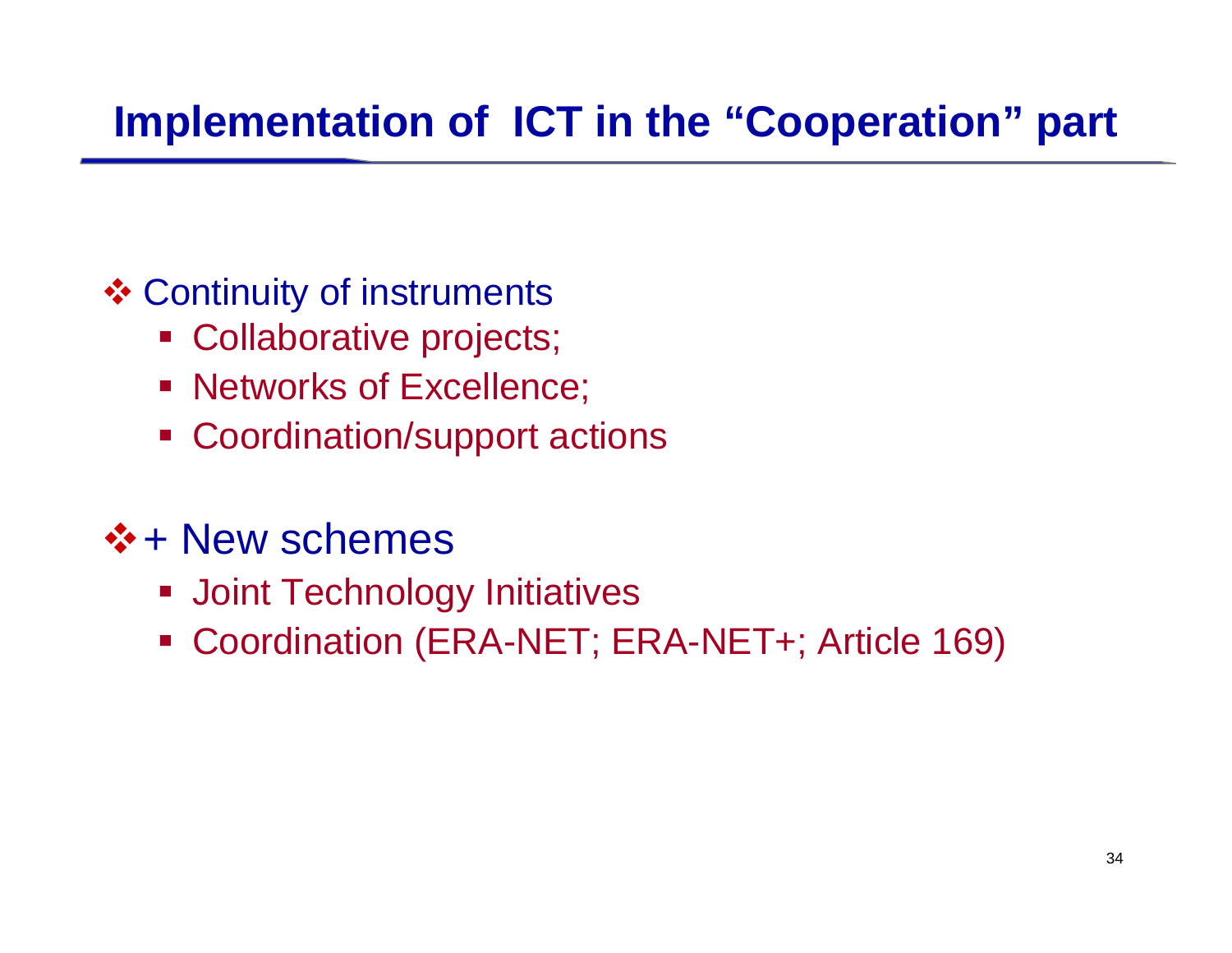## **ICT – Joint Technology Initiatives**

 $\dots$  In a limited number of cases

Covering one or a small number of selected aspects

- **❖ Criteria include** 
	- **Inability of existing instruments to achieve objectives**
	- **Degree and clarity of definition of objectives**
	- **Financial and resource commitment from industry**
	- Capacity to attract additional national support
	- **and leverage current or future industry funding**

For ICT: Nanoelectronics, Embedded Systems, …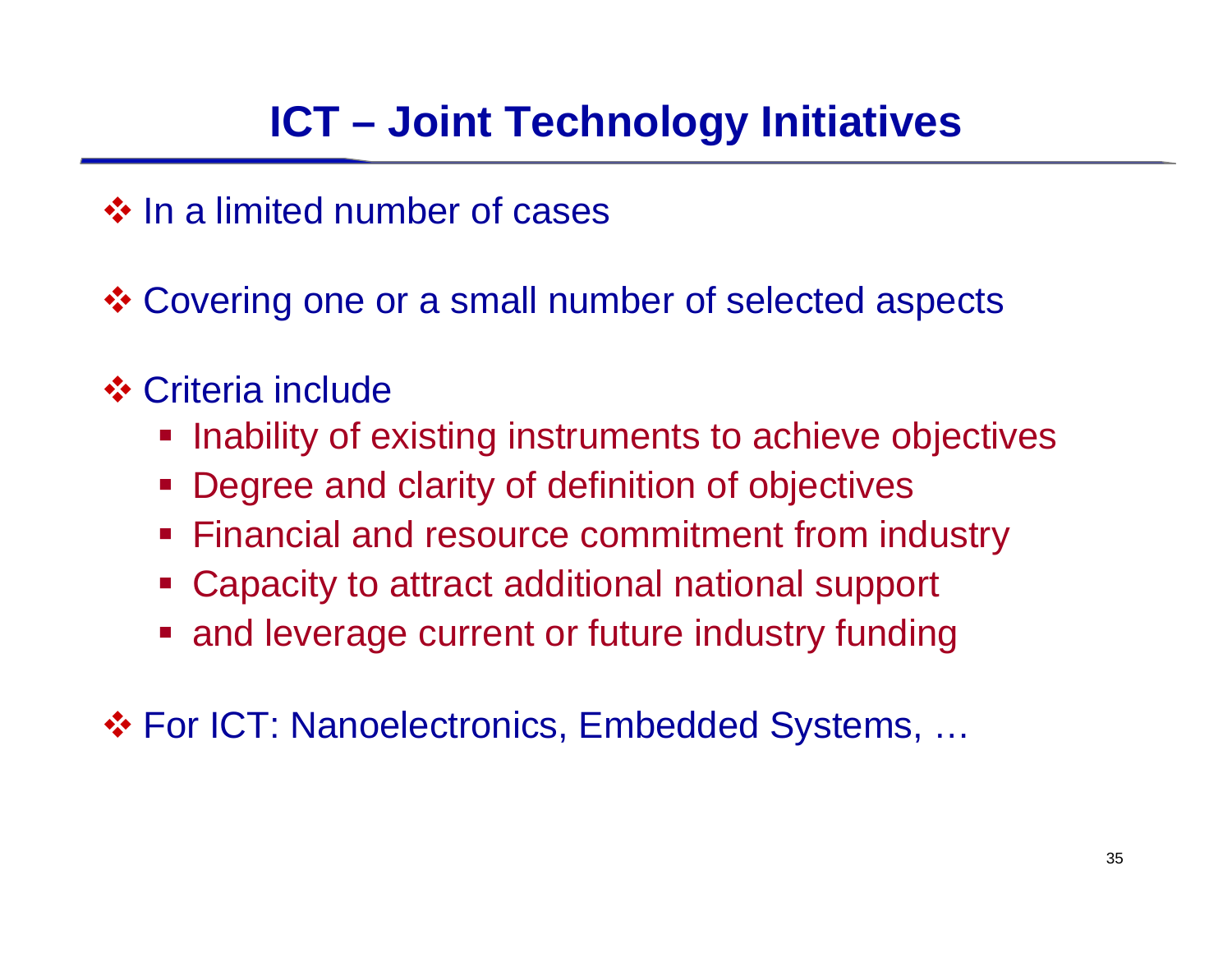## **ICT– Coordination of programmes**

### ❖ ERA-NET and ERA-NET-PLUS

 Community participation in national research programmes (based on Art. 169), with criteria including

- **Efficiency of Art. 169 as the most appropriate means for** achieving objectives
- **Presence of pre-existing national research programmes**
- Critical mass (size and number of programmes/activities)

**❖ For ICT: Ambient Assisted Living**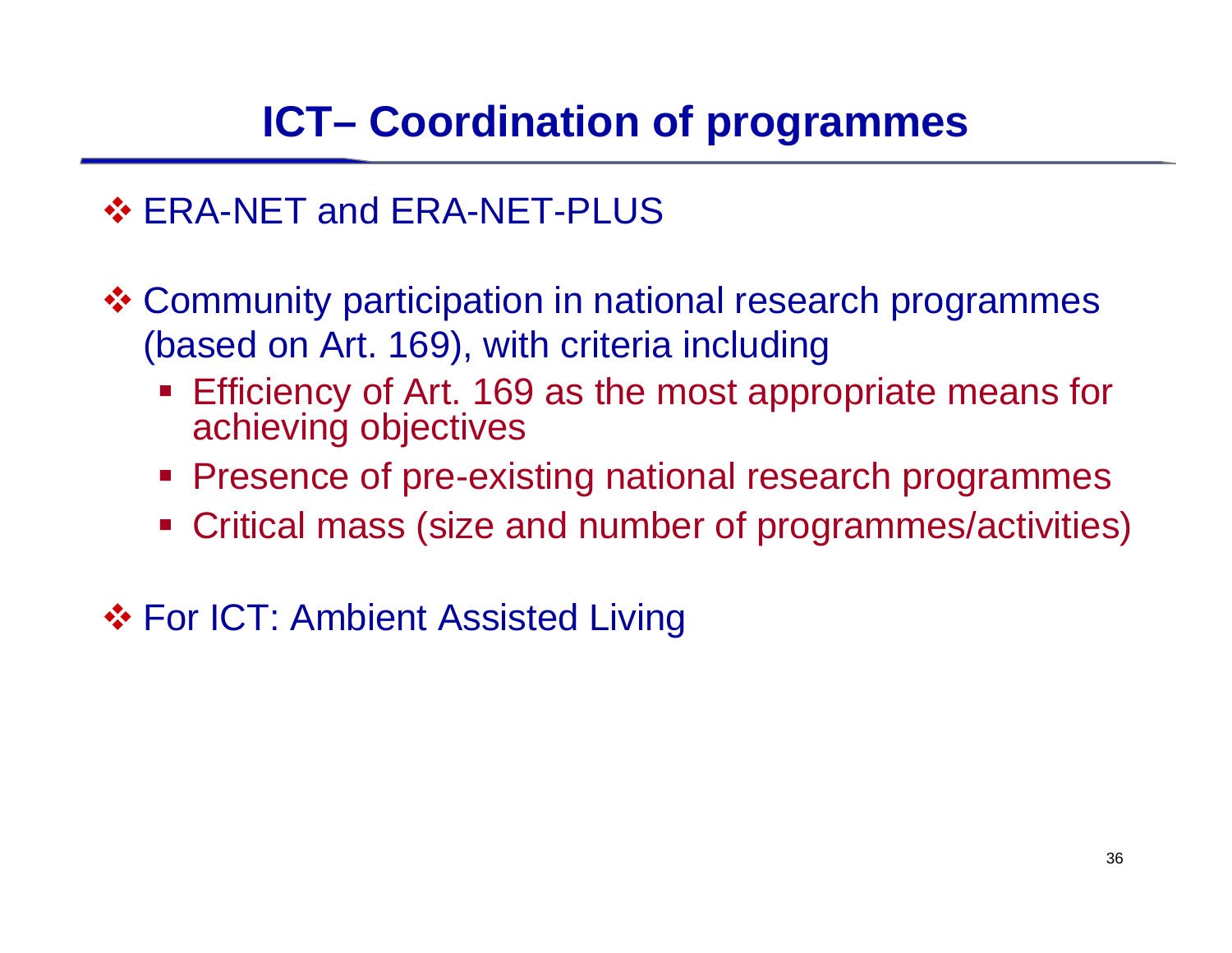## **ICT in FP7: "Capacities" new**

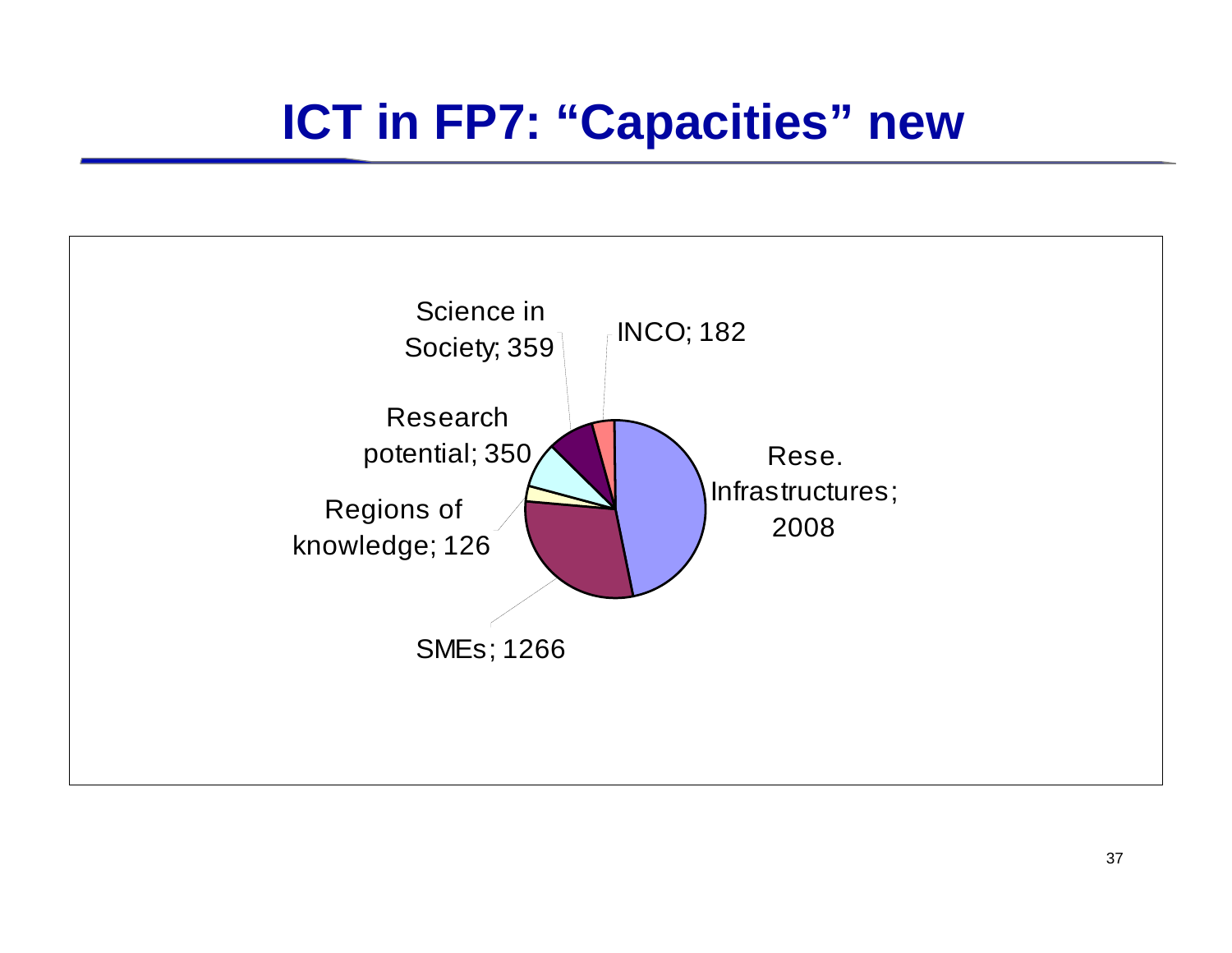## **FP7 "Capacities" – Research Infrastructures**

- Support to existing research infrastructures
	- Research e-infrastructures
		- •GÉANT, Grids, Super-/high-end-computing
	- Transnational access
	- **Integrating activities**
- ❖ Support to new research infrastructures
	- **EX Construction of new research infrastructures and major** updates of existing ones
		- Nanoelectronics cleanrooms
	- **Design studies**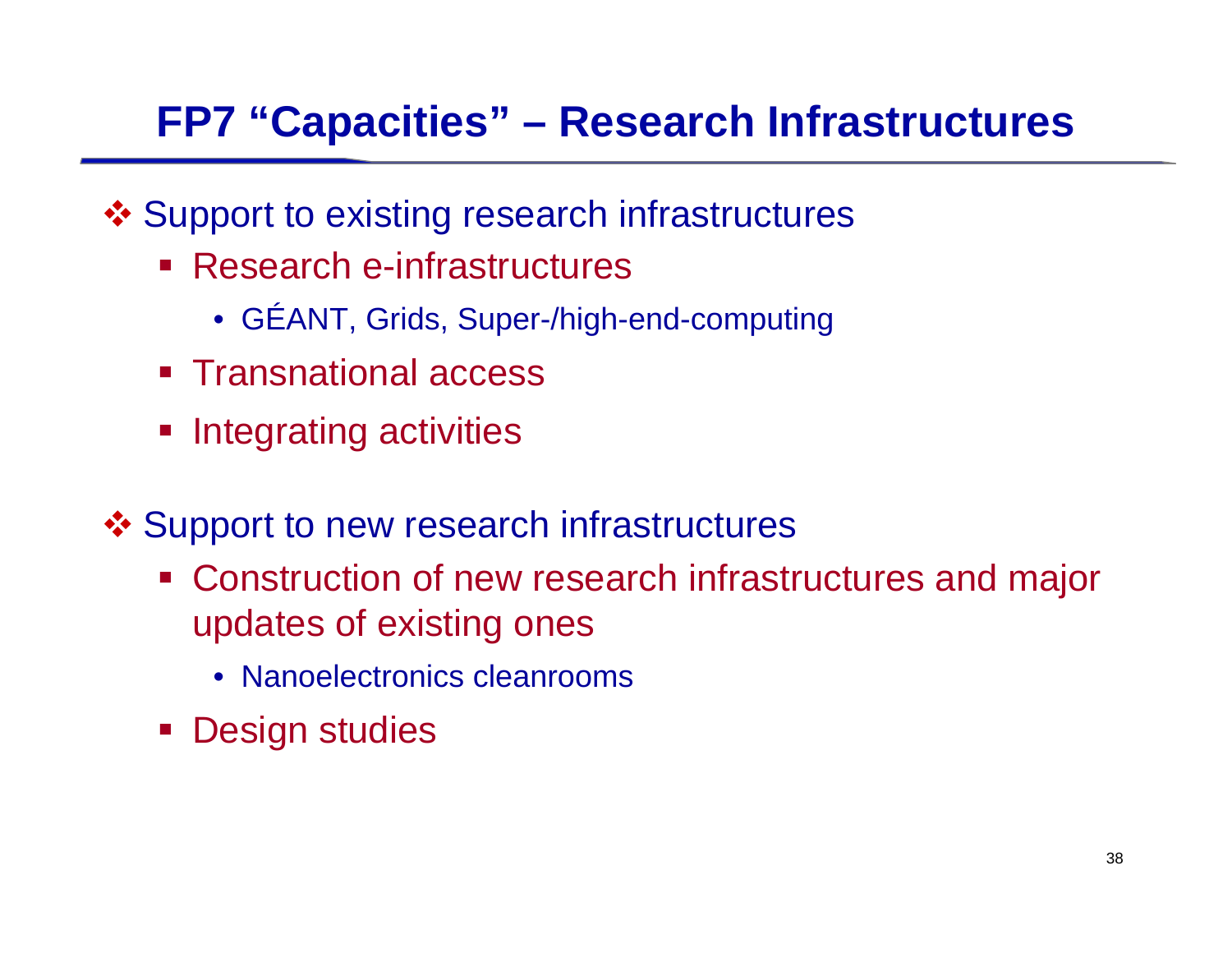## **Outline**

## **❖ EU ICT strategy**

■ The ICT Research Environment

## $\cdot$  **ICT in FP6**

## ❖ ICT in FP7

## **Conclusions**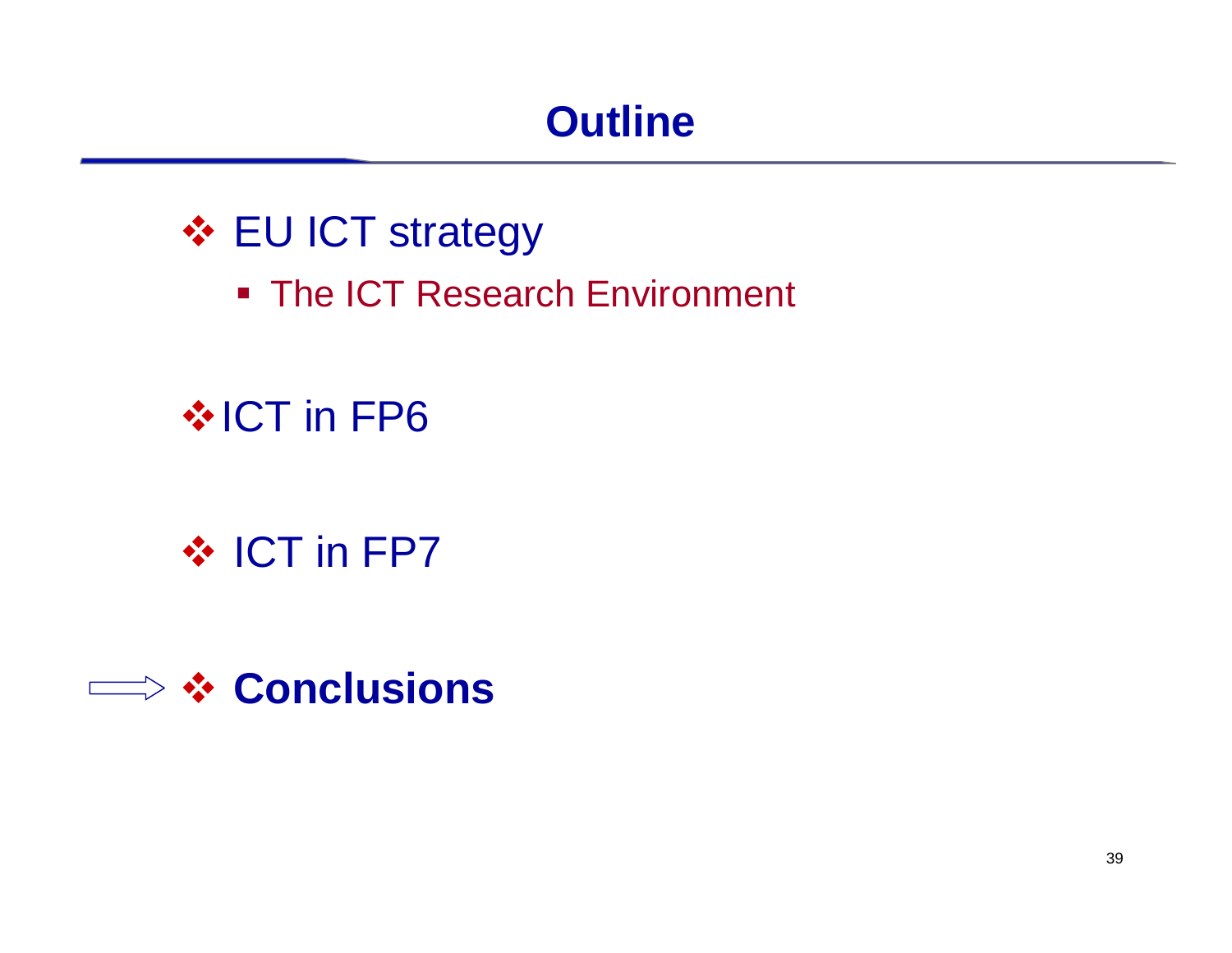## **ICT in FP7: Building on successes**

- **Volt is in areas where a focussed research effort has been** done at European level that major successes in ICT have been obtained:
	- Mobile Communications: World standards and huge Commercial successes
	- Micro/nano electronics: From no European company in the top 10 suppliers in the early nineties to 3 major European supplier in top 10, ST Micro, Infineon and Philips
	- Embedded ICT: e.g. World standard for dependable systems in cars, planes, nuclear power stations, etc..
	- **Innovative Applications: ICT for Health, eSafety in Transport, etc..**